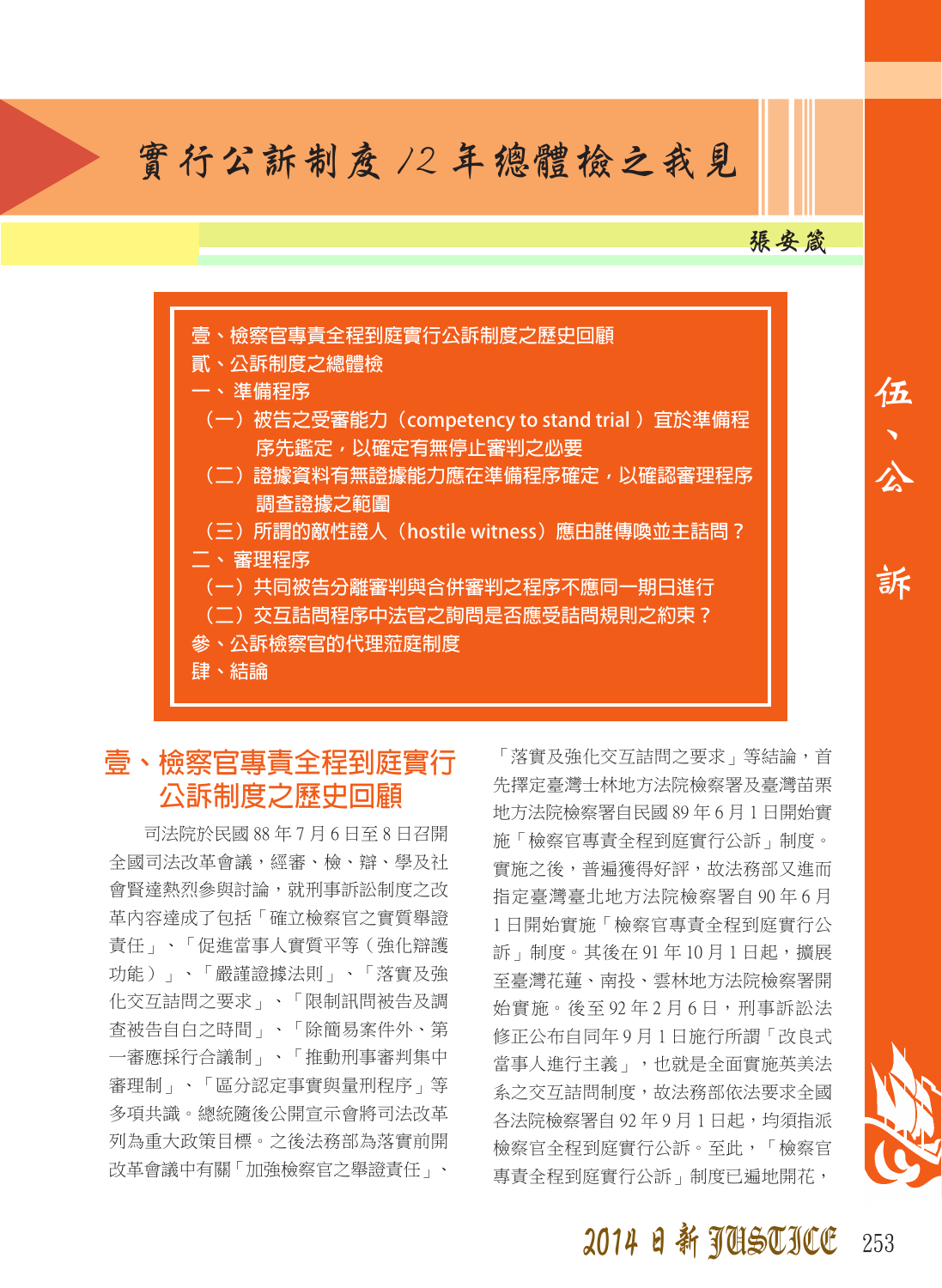檢察官在法庭上的角色有了全新的內容與風 貌。

新的專責全程到庭公訴制度實行至今超 過 12 年,不僅對公訴檢察官的工作內容產生 實質全面的影響,對法官、律師與被告在法 庭上之應對也產生重大影響。惟因形式蒞庭 的舊制實行已久,參與法庭訴訟的所有人員 在新制的規定下,仍難免帶著舊有習慣進行 新制,或因對新制內容沒有全面瞭解,而在 實務上出現可能與新制精神不符或致生疑義 之行為。且實則我國新制之改良式當事人進 行主義,在立法例的文字上故多參酌日本刑 事訴訟法,但日本刑事訴訟法追本溯源仍係 參考採用當事人進行主義多年的美國法例, 故本文試圖從我國新制之立法、我國實務見 解與美國立法例做為探討實務上衍生問題之 藍本,希望能提供新制研究者與審判系統使 用者對新制實行內容有不同之省思。

## **貳、公訴制度之總體檢**

就公訴制度各議題之檢討,以下以一般 案件在法院審理之程序分就準備程序與審判 程序,以研討案例 ( 但不特別標註個案案號 ) 的方式論述如下:

### **一、準備程序**

 **( 一 ) 被告之受審能力(competency to stand trial <sup>1</sup> )宜於準備程序先鑑 定,以確定有無停止審判之必要**

### **【案例】**

被告甲因患有精神分裂症,長年需吃 藥控制病情, 但因家人工作繁忙, 無法每 日監控甲服藥,故甲常因未按時服藥而出 現幻覺症狀。某日甲在自家門口見鄰居乙 經過,竟一時出於幻覺以為鄰居乙為老虎,

而返家取用菜刀並用菜刀將乙砍傷致死。 案經地檢署查明起訴後,甲於準備程序之 應訊狀態多為沈默不語,若問及案情只說: 「我看到老虎。」

### **【問題提出】**

本案中之被告應訊時所顯示之精神狀 態,顯示其可能無法瞭解目前進行之刑事 程序之意義並參與、回應。而其行為時之 精神狀態則另為被告應否為其犯罪行為負 責之有責性之領域,與被告受審時之就審 能力無關,則兩者是否應分別鑑定?鑑定 之標準是否應不同?若鑑定結果顯示,被 告現在顯無能力進行刑事訴訟程序,對該 被告所涉之刑事件案件應如何處理?

### **【討論】**

### **1. 我國刑事訴訟法及相關法律規定**

(1)**刑事訴訟法第 294 條第 1 項**規定:「被 告心神喪失者,應於其回復以前停止 審判」,**第2項**規定:「被告因疾病 不能到庭者,應於其能到庭以前停止 審判。」,**第3項**規定:「前二項被 告顯有應諭知無罪或免刑判決之情形 者,得不待其到庭,逕行判決。」 第4 **項**規定:「許用代理人案件委任有代 理人者,不適用前三項之規定。」**同 法第 36 條**規定:「最重本刑為拘役或 專科罰金之案件,被告於審判中或偵 查中得委任代理人到場。但法官或檢 察官認為必要時,仍得命本人到場。」 **同法第 35 條第 3 項**規定:「被告或犯 罪嫌疑人因智能障礙無法為完全之陳 述者,應有第一項得為輔佐人之人或 其委任之人或主管機關指派之社工人 員為輔佐人陪同在場。但經合法通知

1.Competency to stand trial 在美國法上是要求在刑事訴訟程序中,被告或犯罪嫌疑人應有行為能力瞭解刑事程 序的意義以及程序進行的方式 (the capacity to comprehend legal proceedings),同時有能力與律師就刑事訴訟 程序中之答辯予以諮商(understand and exercise rights, such as the right to remain silent)。參見 Bryan A. Garner, Black's Law Dictionary, p278(7thed, 1999)

254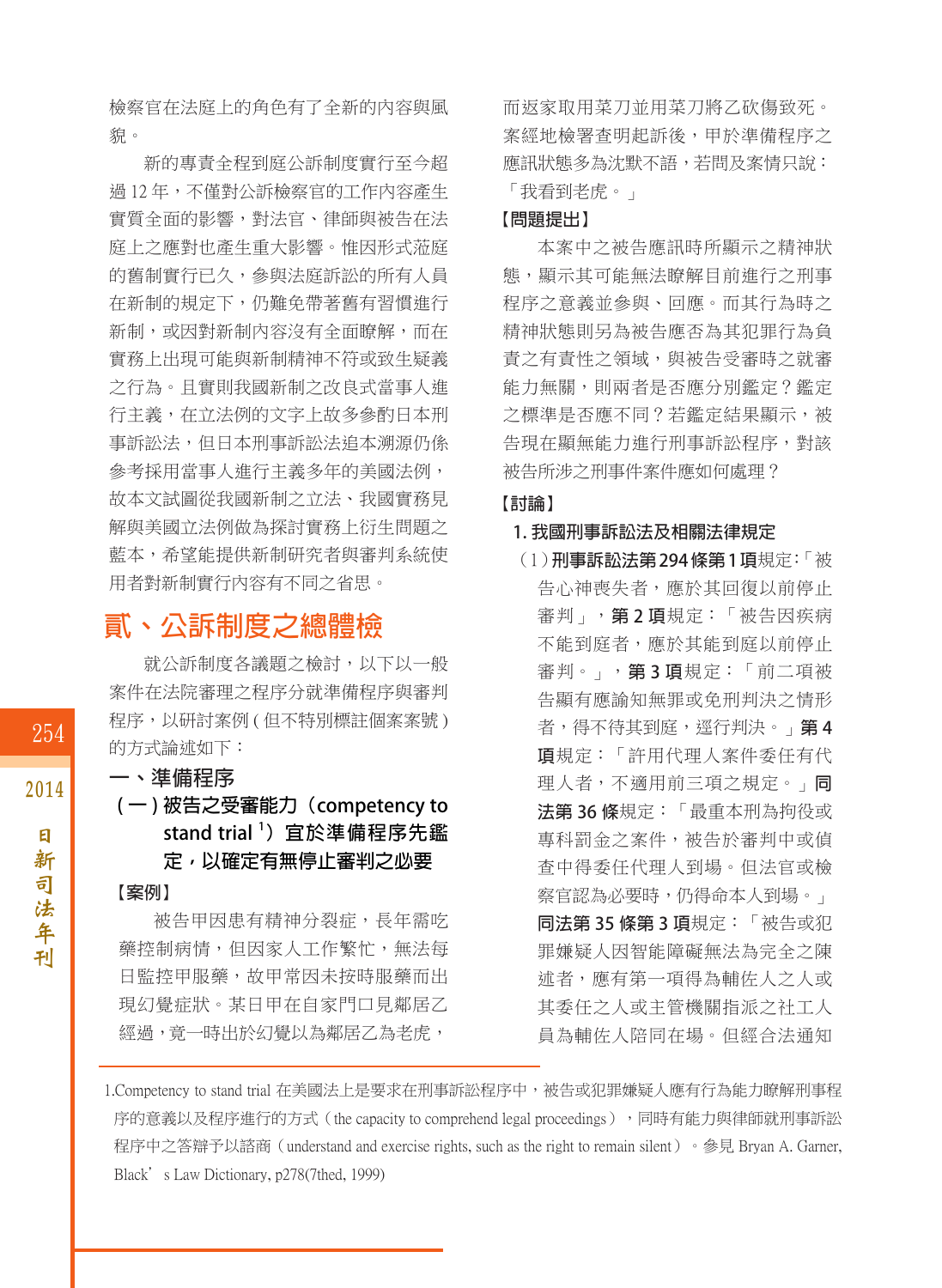無正當理由不到場者,不在此限。」

(2)**法院辦理刑事訴訟案件應行注意事 項第 7 點**規定:「被告為智能障礙無 法為完全之陳述者,應由形訴法第 35 條第 3 項所列之人為其輔佐人,陪同 在場,但經合法通知無正當理由不到 場者,不在此限。其輔佐人得陳述意 見,並得為刑事訴訟法所定之訴訟行

為。被告因智能障礙無法為完全之陳 述者,並應通知其法定代理人、配偶、 直系或三親等內旁系血親或家長、家 屬得為被告選任辯護人。」

### **2. 美國刑事訴訟法及相關法律規定**

美國在 1984 年通過的**聯邦精神抗辯 改革法**(the Federal Insanity Defense Reform Act of 1984)**18 U.S.C. §4241** 條規定 <sup>2</sup>:

2. 法 條 原 文 編 入 18 U.S.C. §4241: **(a) Motion To Determine Competency of Defendant.**— At any time after the commencement of a prosecution for an offense and prior to the sentencing of the defendant, or at any time after the commencement of probation or supervised release and prior to the completion of the sentence, the defendant or the attorney for the Government may file a motion for a hearing to determine the mental competency of the defendant. The court shall grant the motion, or shall order such a hearing on its own motion, if there is reasonable cause to believe that the defendant may presently be suffering from a mental disease or defect rendering him mentally incompetent to the extent that he is unable to understand the nature and consequences of the proceedings against him or to assist properly in his defense. **(b) Psychiatric or Psychological Examination and Report.**— Prior to the date of the hearing, the court may order that a psychiatric or psychological examination of the defendant be conducted, and that a psychiatric or psychological report be filed with the court, pursuant to the provisions of section 4247 (b) and (c). **(c) Hearing.**—The hearing shall be conducted pursuant to the provisions of section 4247 (d). **(d) Determination and Disposition.** If, after the hearing, the court finds by a preponderance of the evidence that the defendant is presently suffering from a mental disease or defect rendering him mentally incompetent to the extent that he is unable to understand the nature and consequences of the proceedings against him or to assist properly in his defense, the court shall commit the defendant to the custody of the Attorney General. The Attorney General shall hospitalize the defendant for treatment in a suitable facility— (1) for such a reasonable period of time, not to exceed four months, as is necessary to determine whether there is a substantial probability that in the foreseeable future he will attain the capacity to permit the proceedings to go forward; and (2) for an additional reasonable period of time until— (A) his mental condition is so improved that trial may proceed, if the court finds that there is a substantial probability that within such additional period of time he will attain the capacity to permit the proceedings to go forward; or (B) the pending charges against him are disposed of according to law; whichever is earlier. If, at the end of the time period specified, it is determined that the defendant's mental condition has not so improved as to permit the proceedings to go forward, the defendant is subject to the provisions of sections 4246 and 4248. **(e) Discharge.**— When the director of the facility in which a defendant is hospitalized pursuant to subsection (d) determines that the defendant has recovered to such an extent that he is able to understand the nature and consequences of the proceedings against him and to assist properly in his defense, he shall promptly file a certificate to that effect with the clerk of the court that ordered the commitment. The clerk shall send a copy of the certificate to the defendant's counsel and to the attorney for the Government. The court shall hold a hearing, conducted pursuant to the provisions of section 4247 (d), to determine the competency of the defendant. If, after the hearing, the court finds by a preponderance of the evidence that the defendant has recovered to such an extent that he is able to understand the nature and consequences of the proceedings against him and to assist properly in his defense, the court shall order his immediate discharge from the facility in which he is hospitalized and shall set the date for trial or other proceedings. Upon discharge, the defendant is subject to the provisions of chapters 207 and 227. **(f) Admissibility of Finding of Competency.**— A finding by the court that the defendant is mentally competent to stand trial shall not prejudice the defendant in raising the issue of his insanity as a defense to the offense charged, and shall not be admissible as evidence in a trial for the offense charged.



伍

訴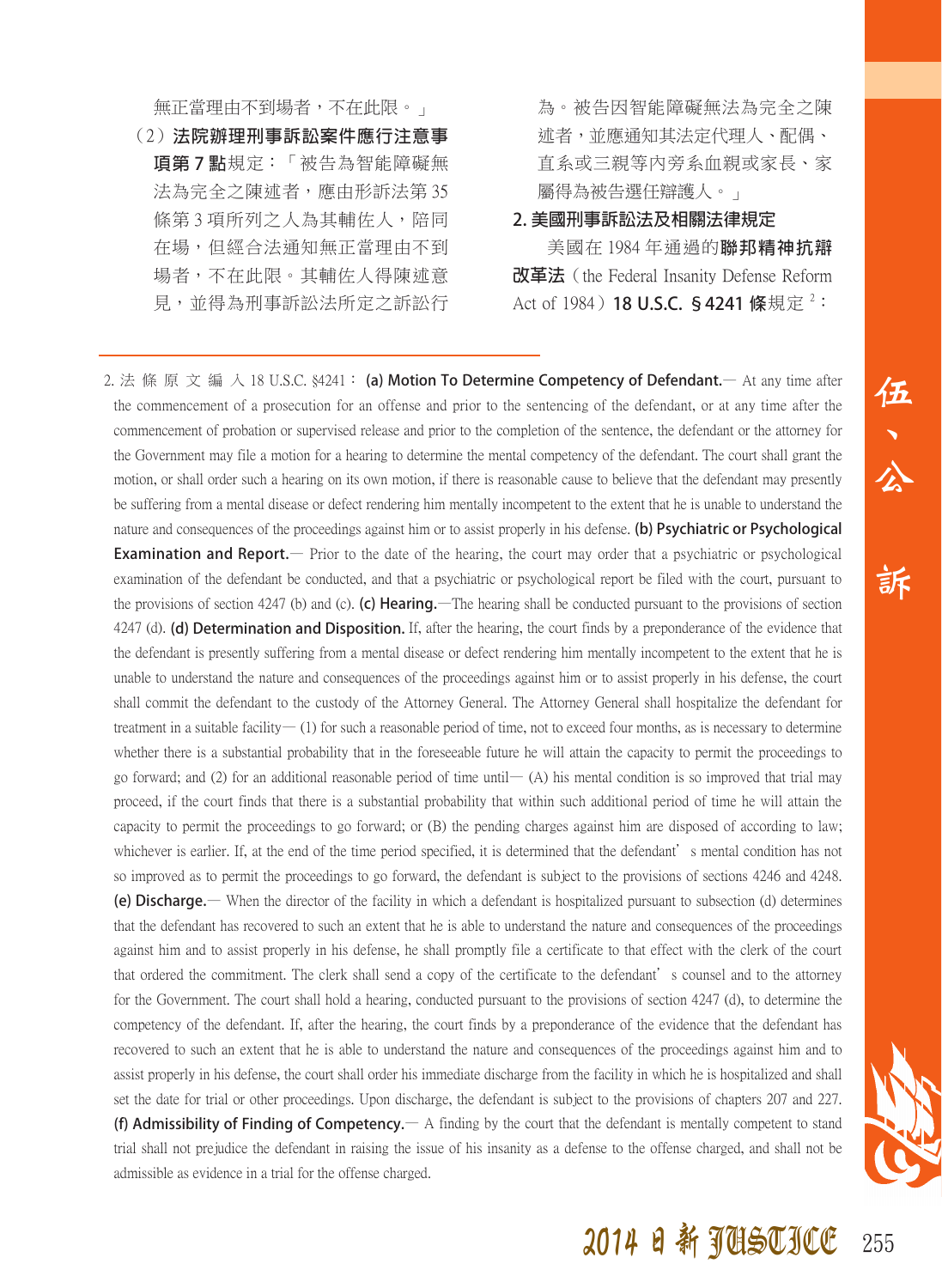「自偵查開始到宣判前,被告或其辯護人 得以被告現罹精神疾病或有其他精神缺陷 以致無法瞭解目前進行之刑事程序並無法 為己答辯為由,而向法院聲請准許被告經 精神科醫師鑑定。經鑑定後認被告確有因 精神疾病或其他精神缺陷至無法瞭解目前 進行之刑事程序時,法院應將被告交由對 應的檢察機關,由檢察機關令被告進入適 當醫療院所治療。該治療期間應不超過四 個月或得延長至一合理期間,以致醫院可 以決定被告是否在可預見之未來可以回復 到足以有能力進行刑事程序之精神狀態。

若醫療院所院長認被告已回復到足以有能 力進行刑事程序之精神狀態,應立即通知 法院。法院即應依 18 U.S.C. §4247 (d) 所 規定之程序舉行聽證會,來決定被告之就 審能力。若法院經調查後認被告已恢復到 足以有能力進行刑事程序之精神狀態,即 應立即下令將被告從醫療院所釋放,並訂 定期日繼續進行刑事程序。若被告經一段 合理時間之治療仍無法回復到足以有能力 進行刑事程序之精神狀態時,則應依 18 U.S.C. §4246 與 18 U.S.C. §4248 之 規 定 辦 理。」另 **18 U.S.C. §4246 條**規定 3 :「醫

3.**18 U.S.C. §4246** :**(a) Institution of Proceeding.**— If the director of a facility in which a person is hospitalized certifies that a person in the custody of the Bureau of Prisons whose sentence is about to expire, or who has been committed to the custody of the Attorney General pursuant to section 4241 (d), or against whom all criminal charges have been dismissed solely for reasons related to the mental condition of the person, is presently suffering from a mental disease or defect as a result of which his release would create a substantial risk of bodily injury to another person or serious damage to property of another, and that suitable arrangements for State custody and care of the person are not available, he shall transmit the certificate to the clerk of the court for the district in which the person is confined. The clerk shall send a copy of the certificate to the person, and to the attorney for the Government, and, if the person was committed pursuant to section 4241 (d), to the clerk of the court that ordered the commitment. The court shall order a hearing to determine whether the person is presently suffering from a mental disease or defect as a result of which his release would create a substantial risk of bodily injury to another person or serious damage to property of another. A certificate filed under this subsection shall stay the release of the person pending completion of procedures contained in this section. **(b) Psychiatric or Psychological Examination and Report.**— Prior to the date of the hearing, the court may order that a psychiatric or psychological examination of the defendant be conducted, and that a psychiatric or psychological report be filed with the court, pursuant to the provisions of section 4247 (b) and (c). **(c) Hearing.**—The hearing shall be conducted pursuant to the provisions of section 4247 (d). **(d) Determination and Disposition.**— If, after the hearing, the court finds by clear and convincing evidence that the person is presently suffering from a mental disease or defect as a result of which his release would create a substantial risk of bodily injury to another person or serious damage to property of another, the court shall commit the person to the custody of the Attorney General. The Attorney General shall release the person to the appropriate official of the State in which the person is domiciled or was tried if such State will assume responsibility for his custody, care, and treatment. The Attorney General shall make all reasonable efforts to cause such a State to assume such responsibility. If, notwithstanding such efforts, neither such State will assume such responsibility, the Attorney General shall hospitalize the person for treatment in a suitable facility, until— (1) such a State will assume such responsibility; or (2) the person's mental condition is such that his release, or his conditional release under a prescribed regimen of medical, psychiatric, or psychological care or treatment would not create a substantial risk of bodily injury to another person or serious damage to property of another; whichever is earlier. The Attorney General shall continue periodically to exert all reasonable efforts to cause such a State to assume such responsibility for the person's custody, care, and treatment. **(e) Discharge.**— When the director of the facility in which a person is hospitalized pursuant to subsection (d) determines that the person has recovered from his mental disease or defect to such an extent that his release would no longer create a substantial risk of bodily injury to another person or serious damage to property of another, he shall promptly file a certificate to that effect with the clerk of the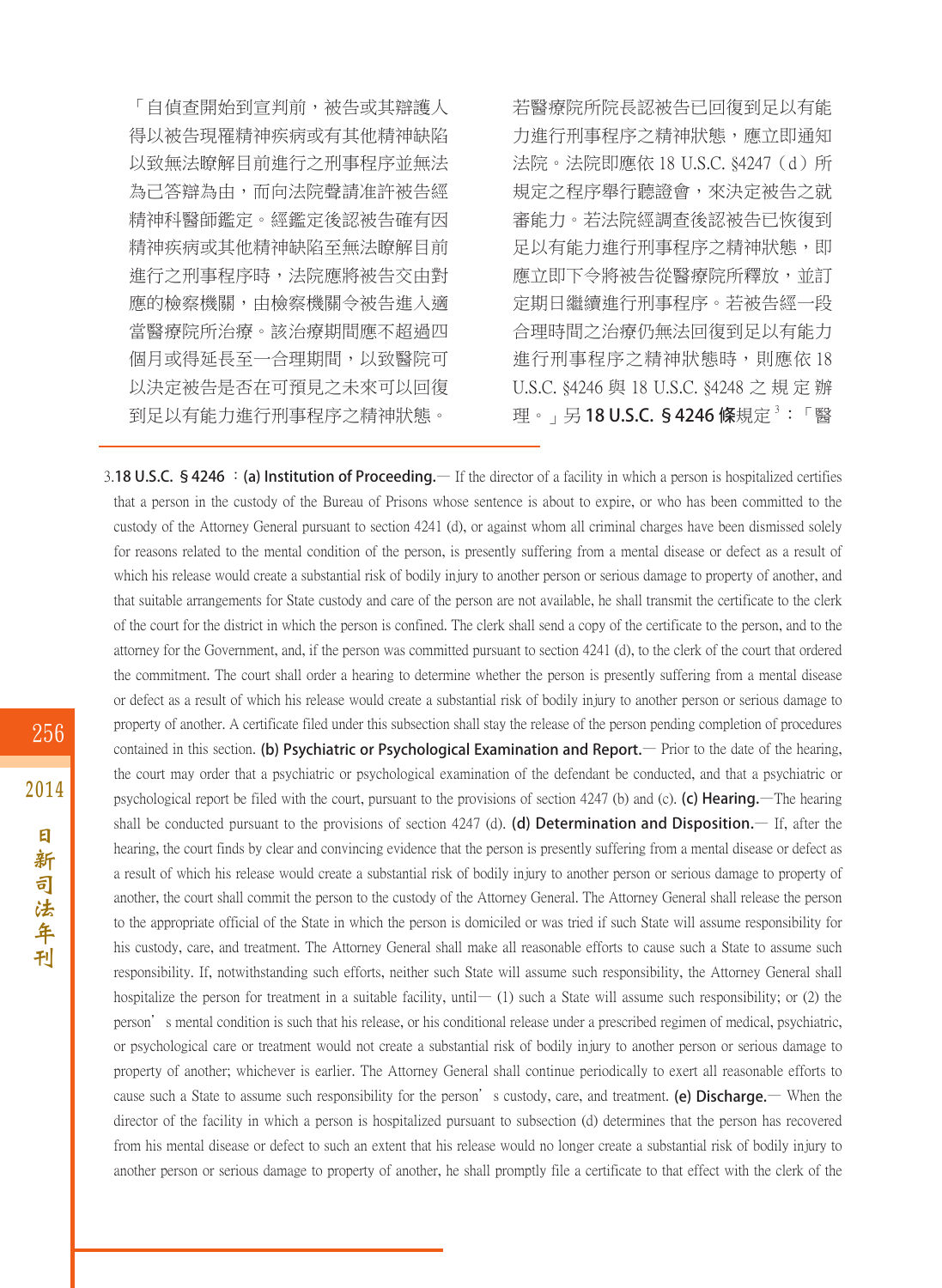療機構院長需通知法院就被告之釋放是否 將對他人之人身安全造成顯著的危險或財 產造成重大損害進行審查,法院則應舉行 聽證會來調查決定。若法院認被告之釋放 將對他人之人身安全造成顯著的危險或財 產造成重大損害,可將被告交由相應之檢 察機關,由檢察機關來依被告住所地或案 件管轄地來決定哪一州應對被告後續之強 制就醫與照護負責,並由該州檢察機關繼 續對被告進行強制入院治療之處分。其後 若被告強制入院之醫療機構院長認被告之

釋放已不會對他人之人身安全造成顯著的 危險或財產造成重大損害,可通知法院, 法院即應舉行聽證會調查決定被告是否應 自醫療機構釋放。若調查結果認被告已不 會對他人之人身安全造成顯著的危險或財 產造成重大損害,應即釋放被告;但若被 告需在一定醫療或精神治療或心裡治療之 條件下,始不會對他人之人身安全造成顯 著的危險或財產造成重大損害,法院也可 有條件釋放被告。但被告一旦不遵守條 件,醫療機構之院長應即通知法院與檢察

court that ordered the commitment. The clerk shall send a copy of the certificate to the person's counsel and to the attorney for the Government. The court shall order the discharge of the person or, on the motion of the attorney for the Government or on its own motion, shall hold a hearing, conducted pursuant to the provisions of section 4247 (d), to determine whether he should be released. If, after the hearing, the court finds by a preponderance of the evidence that the person has recovered from his mental disease or defect to such an extent that  $-$  (1) his release would no longer create a substantial risk of bodily injury to another person or serious damage to property of another, the court shall order that he be immediately discharged; or (2) his conditional release under a prescribed regimen of medical, psychiatric, or psychological care or treatment would no longer create a substantial risk of bodily injury to another person or serious damage to property of another, the court shall— (A) order that he be conditionally discharged under a prescribed regimen of medical, psychiatric, or psychological care or treatment that has been prepared for him, that has been certified to the court as appropriate by the director of the facility in which he is committed, and that has been found by the court to be appropriate; and (B) order, as an explicit condition of release, that he comply with the prescribed regimen of medical, psychiatric, or psychological care or treatment. The court at any time may, after a hearing employing the same criteria, modify or eliminate the regimen of medical, psychiatric, or psychological care or treatment. **(f) Revocation of Conditional Discharge.**— The director of a medical facility responsible for administering a regimen imposed on a person conditionally discharged under subsection (e) shall notify the Attorney General and the court having jurisdiction over the person of any failure of the person to comply with the regimen. Upon such notice, or upon other probable cause to believe that the person has failed to comply with the prescribed regimen of medical, psychiatric, or psychological care or treatment, the person may be arrested, and, upon arrest, shall be taken without unnecessary delay before the court having jurisdiction over him. The court shall, after a hearing, determine whether the person should be remanded to a suitable facility on the ground that, in light of his failure to comply with the prescribed regimen of medical, psychiatric, or psychological care or treatment, his continued release would create a substantial risk of bodily injury to another person or serious damage to property of another. **(g) Release to State of Certain Other Persons.**— If the director of a facility in which a person is hospitalized pursuant to this chapter certifies to the Attorney General that a person, against whom all charges have been dismissed for reasons not related to the mental condition of the person, is presently suffering from a mental disease or defect as a result of which his release would create a substantial risk of bodily injury to another person or serious damage to property of another, the Attorney General shall release the person to the appropriate official of the State in which the person is domiciled or was tried for the purpose of institution of State proceedings for civil commitment. If neither such State will assume such responsibility, the Attorney General shall release the person upon receipt of notice from the State that it will not assume such responsibility, but not later than ten days after certification by the director of the facility. **(h) Definition.**—As used in this chapter the term "State" includes the District of Columbia.



伍

訴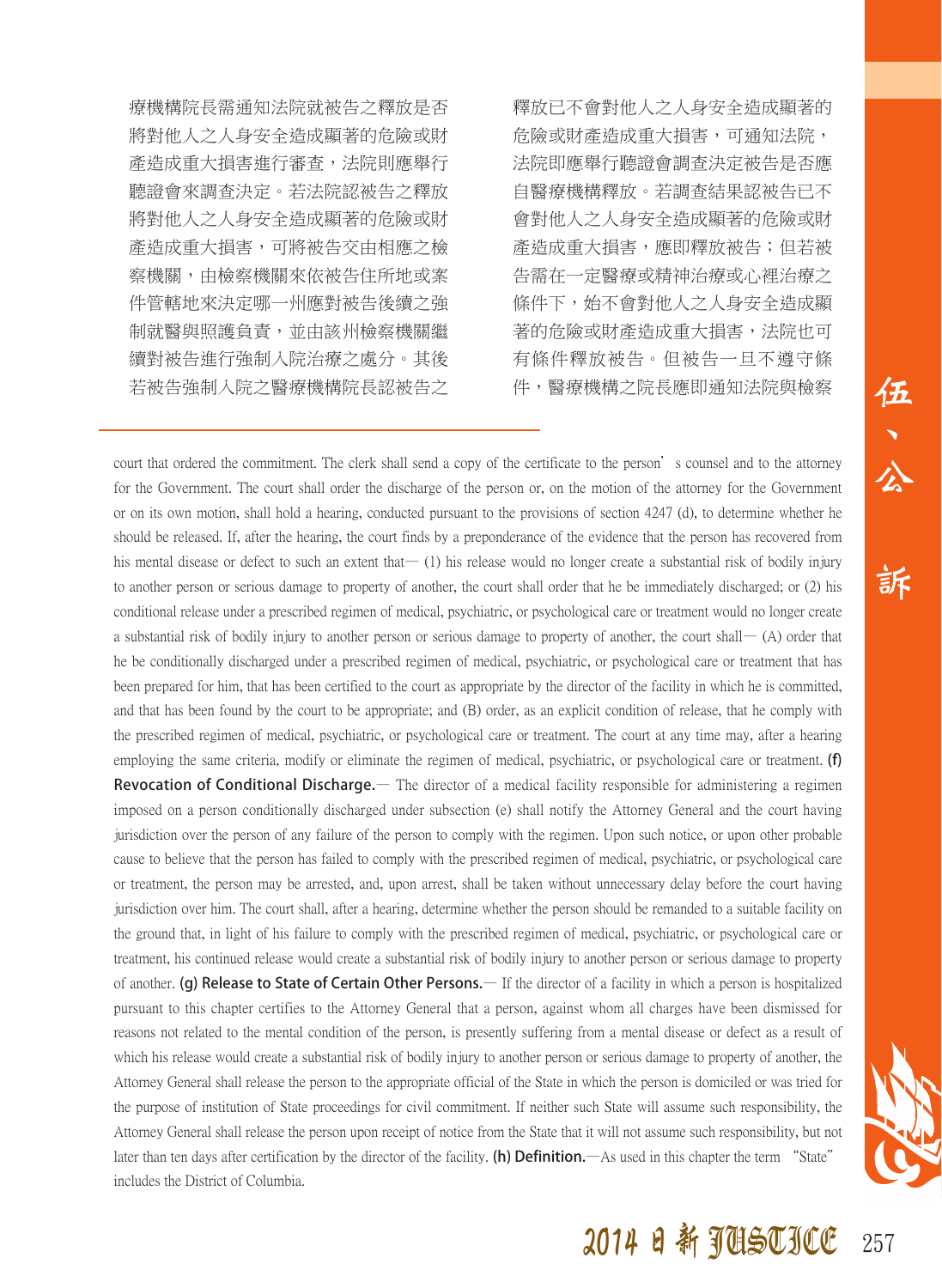機關,並由法院舉行聽證會調查決定被告 是否應因其違反條件而繼續令入適當醫療 機構強制治療。」又 **18 U.S.C. §4248 條** 規定 4 則與 4246 同,惟針對調查之重點為 被告是否為有在犯性侵犯罪之虞之人,而 決定是否要無條件或有條件釋放被告。」

綜上,依美國法之規定,被告若顯示 無就審能力或對有無就審能力提出抗辯, 法院即應依上開規定程序將被告送適當機 構做就審能力之精神鑑定,若確認被告無 就審能力,則依規定先將被告送入適當醫 療院所進行強制治療。若被告經醫療院所 治療後發覺其精神疾病無法治癒,且經調 查鑑定確認後,法院有權將被告宣告持續 不定期之強制入院治療至其不再對社會治 安繼續造成危害而可釋放為止。

**3. 我國司法實務見解**

(1)**最高法院 91 年度台上字第 1340 號 裁判要旨**:「被告心神喪失者,應於 其回復以前停止審判,刑事訴訟法第 294 條第 1 項定有明文。蓋以被告得在 訴訟上為自己辯護,而保護其利益,

4.**18 U.S.C. §4248**: **(a) Institution of Proceedings.**— In relation to a person who is in the custody of the Bureau of Prisons, or who has been committed to the custody of the Attorney General pursuant to section 4241 (d), or against whom all criminal charges have been dismissed solely for reasons relating to the mental condition of the person, the Attorney General or any individual authorized by the Attorney General or the Director of the Bureau of Prisons may certify that the person is a sexually dangerous person, and transmit the certificate to the clerk of the court for the district in which the person is confined. The clerk shall send a copy of the certificate to the person, and to the attorney for the Government, and, if the person was committed pursuant to section 4241 (d), to the clerk of the court that ordered the commitment. The court shall order a hearing to determine whether the person is a sexually dangerous person. A certificate filed under this subsection shall stay the release of the person pending completion of procedures contained in this section. **(b) Psychiatric or Psychological Examination and Report.**— Prior to the date of the hearing, the court may order that a psychiatric or psychological examination of the defendant be conducted, and that a psychiatric or psychological report be filed with the court, pursuant to the provisions of section 4247 (b) and (c). **(c) Hearing.** The hearing shall be conducted pursuant to the provisions of section 4247 (d). **(d) Determination and Disposition.**—If, after the hearing, the court finds by clear and convincing evidence that the person is a sexually dangerous person, the court shall commit the person to the custody of the Attorney General. The Attorney General shall release the person to the appropriate official of the State in which the person is domiciled or was tried if such State will assume responsibility for his custody, care, and treatment. The Attorney General shall make all reasonable efforts to cause such a State to assume such responsibility. If, notwithstanding such efforts, neither such State will assume such responsibility, the Attorney General shall place the person for treatment in a suitable facility, until— (1) such a State will assume such responsibility; or (2) the person's condition is such that he is no longer sexually dangerous to others, or will not be sexually dangerous to others if released under a prescribed regimen of medical, psychiatric, or psychological care or treatment; whichever is earlier. **(e) Discharge.** When the Director of the facility in which a person is placed pursuant to subsection (d) determines that the person's condition is such that he is no longer sexually dangerous to others, or will not be sexually dangerous to others if released under a prescribed regimen of medical, psychiatric, or psychological care or treatment, he shall promptly file a certificate to that effect with the clerk of the court that ordered the commitment. The clerk shall send a copy of the certificate to the person's counsel and to the attorney for the Government. The court shall order the discharge of the person or, on motion of the attorney for the Government or on its own motion, shall hold a hearing, conducted pursuant to the provisions of section 4247 (d), to determine whether he should be released. If, after the hearing, the court finds by a preponderance of the evidence that the person's condition is such that— (1) he will not be sexually dangerous to others if released unconditionally, the court shall order that he be immediately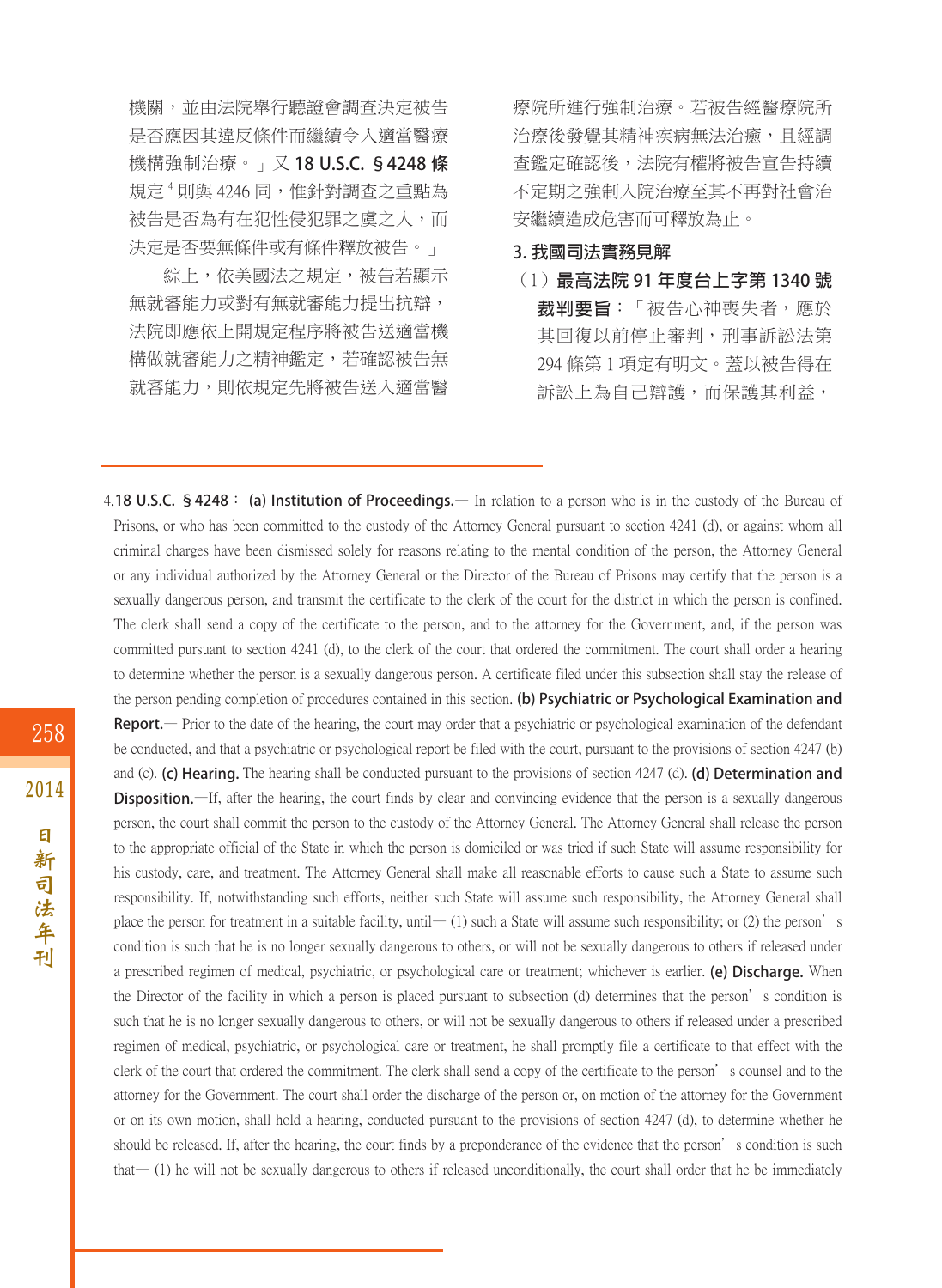必具有自由決定其意思能力,即訴訟 能力。如心神喪失,即完全缺乏其為 自己辯護之能力,自應停止其審判程 序。」

(2)**最高法院 88 年度台上字第 5414 號 裁判要旨**:「刑事訴訟法第 294 條第 1 項規定被告心神喪失者,應於其回復 以前停止審判, 係為保護被告利益, 使被告得依其自由之意思行使其防禦 權而設。本件被告於審判時,縱心神 喪失仍未回復,亦因原審係維持第一 審諭知無罪之判決,依刑事訴訟法第 294 條第3項之規定,本得不待被告到 庭行使防禦權而逕為有利於被告之判 決,是以原審雖未依同條第一項之規 定停止審判,仍與上訴意旨所指訴訟 程序違背法令之情形有間。又心神是 否喪失,乃屬醫學上精神病科之專門 學問,非有專門精神病醫學研究之人 予以診察鑑定,不足以資斷定。又按 鑑定報告之內容不完備或仍有疑義者, 固不妨另行鑑定,然若命原為鑑定之 機關,就鑑定之經過及其結果更為補 充說明,自非法所不許。」

#### **4. 討論與小結**

我國刑事訴訟法針對被告因有精神疾 病不能進行刑事程序者,在偵查中沒有相 應規定,在審判中則規定僅有心神喪失 者,始得停止審判,對其他因精神疾病而 有可能影響正常識別能力之人,則無停止 審判之可能,僅規定若被告有智能障礙時 可選任輔佐人,唯亦未對所謂「智能障礙」 之情況或嚴重程度做詳細描述。而現行實 務上對所謂智能障礙之分級,有分輕度、

discharged; or (2) he will not be sexually dangerous to others if released under a prescribed regimen of medical, psychiatric, or psychological care or treatment, the court shall— (A) order that he be conditionally discharged under a prescribed regimen of medical, psychiatric, or psychological care or treatment that has been prepared for him, that has been certified to the court as appropriate by the Director of the facility in which he is committed, and that has been found by the court to be appropriate; and (B) order, as an explicit condition of release, that he comply with the prescribed regimen of medical, psychiatric, or psychological care or treatment. The court at any time may, after a hearing employing the same criteria, modify or eliminate the regimen of medical, psychiatric, or psychological care or treatment. **(f) Revocation of Conditional Discharge.**— The director of a facility responsible for administering a regimen imposed on a person conditionally discharged under subsection (e) shall notify the Attorney General and the court having jurisdiction over the person of any failure of the person to comply with the regimen. Upon such notice, or upon other probable cause to believe that the person has failed to comply with the prescribed regimen of medical, psychiatric, or psychological care or treatment, the person may be arrested, and, upon arrest, shall be taken without unnecessary delay before the court having jurisdiction over him. The court shall, after a hearing, determine whether the person should be remanded to a suitable facility on the ground that he is sexually dangerous to others in light of his failure to comply with the prescribed regimen of medical, psychiatric, or psychological care or treatment. **(g) Release to State of Certain Other Persons.**— If the director of the facility in which a person is hospitalized or placed pursuant to this chapter certifies to the Attorney General that a person, against whom all charges have been dismissed for reasons not related to the mental condition of the person, is a sexually dangerous person, the Attorney General shall release the person to the appropriate official of the State in which the person is domiciled or was tried for the purpose of institution of State proceedings for civil commitment. If neither such State will assume such responsibility, the Attorney General shall release the person upon receipt of notice from the State that it will not assume such responsibility, but not later than 10 days after certification by the director of the facility.



伍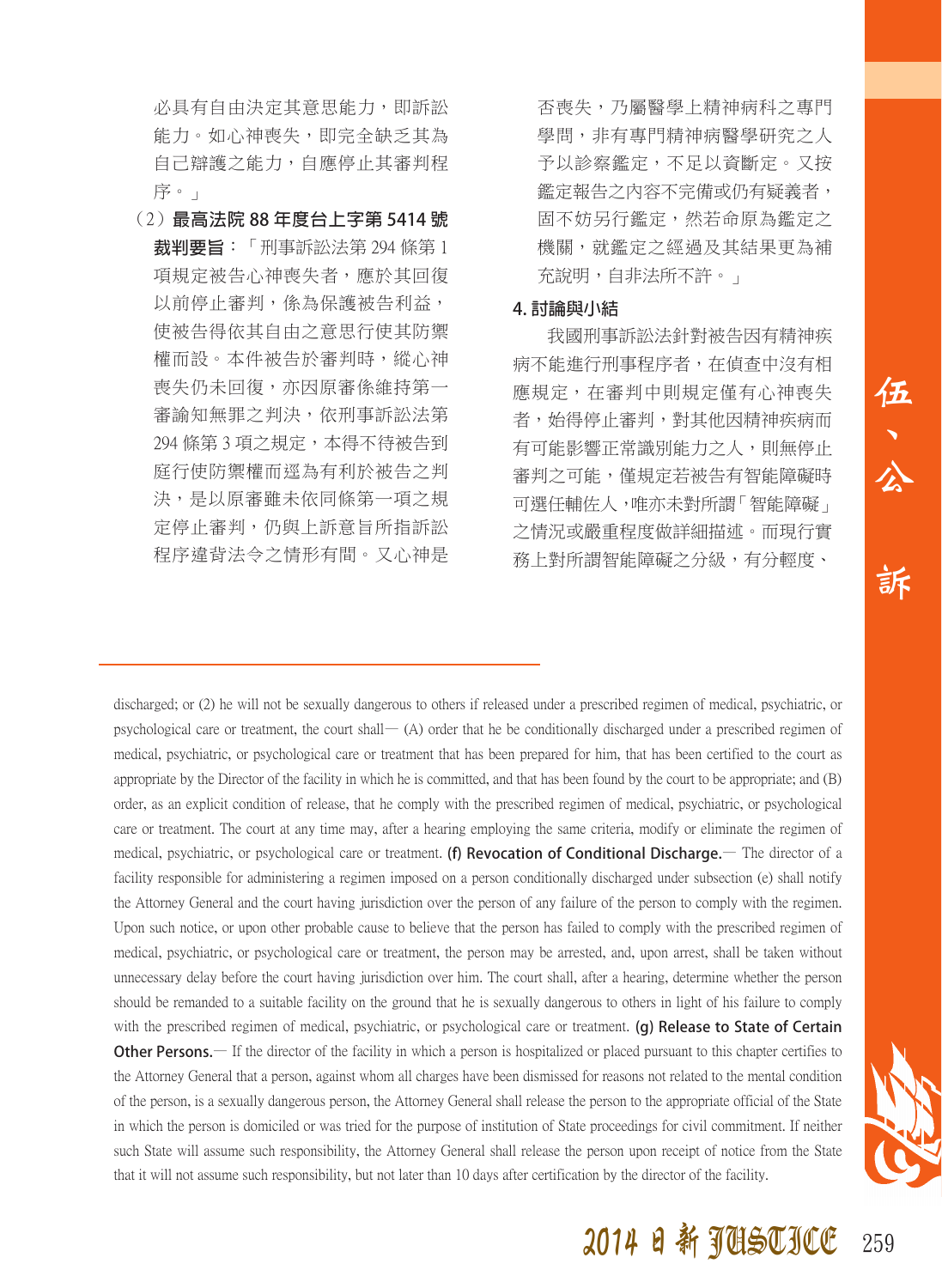中度、重度、極重度<sup>5</sup>,但此分級係針對 **受鑑定人之一般生活知能所為之分類,是** 否能援用至訴訟上做為被告或嫌疑人對訴 訟程序瞭解程度之心智鑑定,大有疑問。 但若生活知能之鑑定上已被分類為智能障 礙之人,極有可能亦無法瞭解比一般生活 知能更需專業知識之刑事程序之進行意 義,而呈現無就審能力之狀態。現行法律 僅有可為此種被告或犯罪嫌疑人選任輔佐 人之制度,亦即由輔佐人為其進行程序, 但被告或犯罪嫌疑人本身之訴訟權利能 否經由輔佐人充分行使?輔佐人在訴訟上 表達之意見是否確為被告或嫌疑人表達之 意見?卻均無法確知。故實務上常見被告 或嫌疑人在審判或偵查中,已明顯顯示對 法官或檢察官(甚至司法警察)之問話無 法針對問題回答,就如同本案案例之事實

一般,此時卻極少見法官或檢察官會細究 被告目前對問話無法回答之狀態,為受精 神狀態影響,或為規避罪責而故意答非所 問,而將被告或犯罪嫌疑人則被告或嫌疑 人送精神鑑定其就審能力,較仔細的法官 或檢察官可能盡力為被告或犯罪嫌疑人尋 找輔佐人到庭,並繼續完成相應的訴訟程 序,急著結案的法官或檢察官則可能完全 忽略被告或犯罪嫌疑人在庭之異常表現, 而專就證據顯示之心證下終局判斷。但無 論是選任輔佐人與否,實則對被告或犯罪 嫌疑人就審之權利卻無周全之保護,目前 實務上實施之作法僅為方便法官或檢察官 結案而已,對判斷被告或犯罪嫌疑人之就 審能力或在預防被告或犯罪嫌疑人再犯之 目的上,均付之闕如。但參酌上開美國法 的規定,其不僅將就審能力與有能力之鑑

5. 智能障礙之鑑定分級如下:

| 殘障級數 | 障礙程度                          | 備註 |
|------|-------------------------------|----|
| 極重度  | 智商未達該智力測驗的平均值以下五個標準差,或成年心理年齡未 |    |
|      | 滿三歲,無自我照顧能力,亦無自謀生活能力,須賴人長期養護的 |    |
|      | 重度智能不足者。                      |    |
| 重度   | 智商界於該智力測驗的平均值以下四個標準差至五個標準差(含) |    |
|      | 之間,或成年後心理年齡在三歲以上至未滿六歲之間,無法獨立自 |    |
|      | 我照顧,亦無自謀牛活能力,須賴人長期養護的重度智能不足者。 |    |
| 中度   | 智商界於該智力測驗的平均值以下三個標準差至四個標準差(含) |    |
|      | 之間,或成年後心理年齡介於六歳至未滿九歳之間,於他人監護指 |    |
|      | 導下僅可部份自理簡單生活,於他人庇護下可從事非技術性的工  |    |
|      | 作,但無獨立自謀生活能力的中度智能不足者。         |    |
| 輕度   | 智商界於該智力測驗的平均值以下二個標準差至三個標準差(含) |    |
|      | 之間,或成年後心理年齡介於九歳至未滿十二歳之間,在特殊教育 |    |
|      | 下可部份立自理生活,及從事半技術性或簡單技術性工作的輕度智 |    |
|      | 能不足者。                         |    |

註:智商鑑定若採用魏氏兒童或成人智力測驗時,智商範圍極重度為二十四以下,重度為二十五至三十九, 中度為四十至五十四,輕度為五十五至六十九。 智商鑑定若採用比西智力量表時,智力範圍極重度為 九十以下,重度為二十至三十五,中度為三十六至五十一,輕度為五十二至六十七。 若無法施測智力 測驗時,可參考兒童發展適應行為量表評估。 摘自 http://residence.educities.edu.tw/taiping/study.htm

2014日新司法年刊

260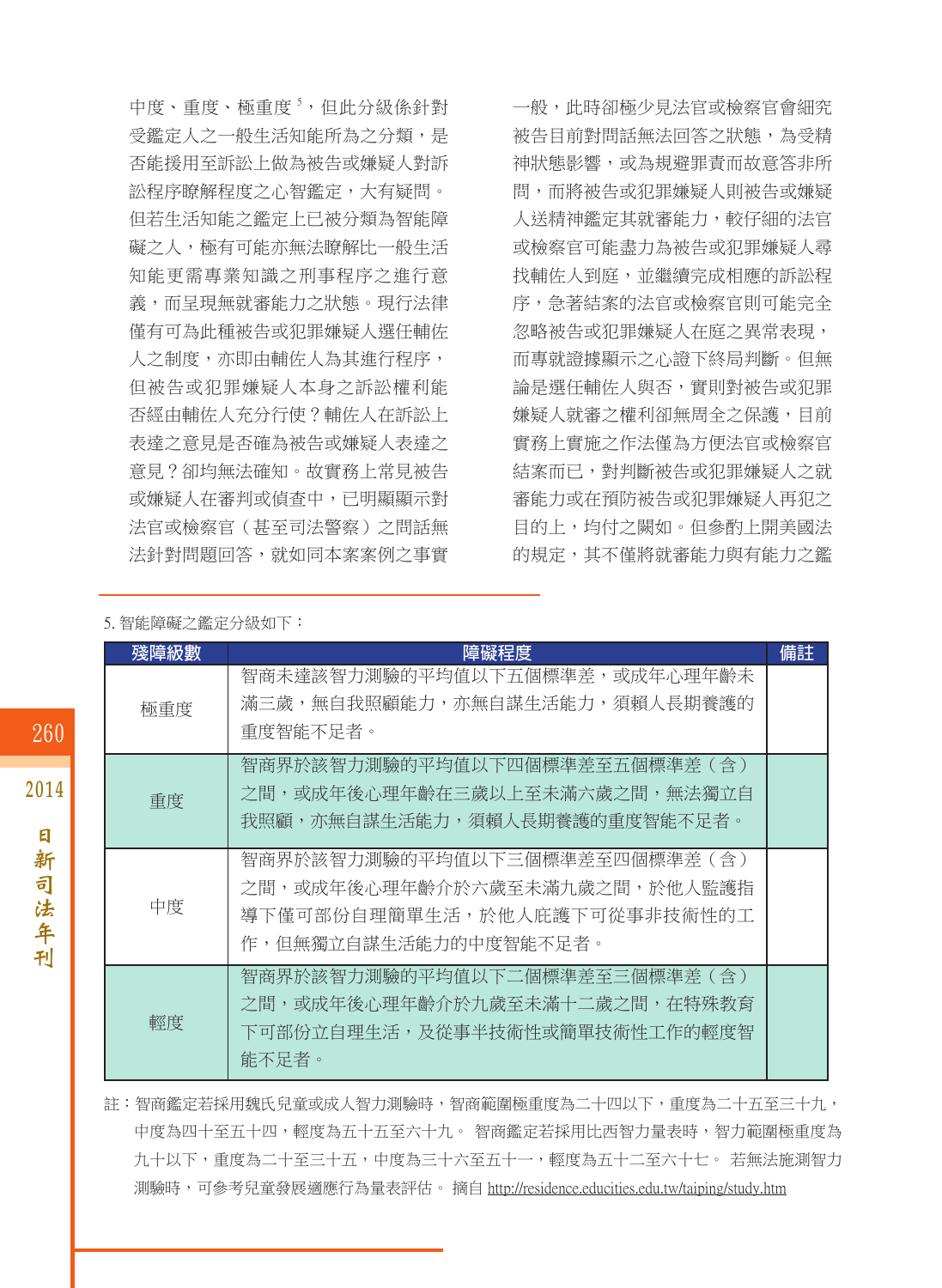定分開,且均認有送鑑定之必要,而依鑑 定結果決定對被告繼續進審判或強制入院 治療,目的除保障被告之訴訟權外,亦著 重被告之精神疾病可否治癒以致對社會或 其他人不再繼續構成危險。美國法之立法 例精神實則較能兼顧保障被告權益與維護 社會安全之目的,故本文建議我國宜參考 美國法相關規定予以修法,將被告就審能 力之鑑定與相應程序增修入刑事訴訟法, 始能完整保障被告或嫌疑人在刑事訴訟上 以自己意志行使訴訟上權利之可能。

### **(二)證據資料有無證據能力應在準備程 序確定,以確認審理程序調查證據 之範圍**

**【案例】**

被告甲因販賣第二級毒品安非他命給 乙、丙,偵查中,檢察官傳訊乙、丙,兩 人經具結後證述甲販賣毒品之詳細時、地 與過程,並與乙、丙在警詢中所述之情節 相符。案經起訴至法院後,被告甲之辯護 人在準備程序中陳報辯護狀表示,乙、丙 在警詢中及檢察官偵訊中之供述應無證據 能力,受命法官表示,乙、丙之警、偵訊 供述有無證據能力,不會在準備程序中決 定,而將由合議庭討論後在判決中表示。

### **【問題之提出】**

檢辯雙方所提證據資料之證據能力有 無,係在準備程序雙方攻防之重點,實質 上影響受命法官決定在準備程序或審理程 序中應調查之證據資料與範圍,例如審理 程序時應傳訊哪些證人? 訊問順序?訊問 時間?待證事實?以上均會因為某證據資 料有無證據能力而改變,則證據資料證據 能力之認定時點,應定在何時較為妥適?

### **【討論】**

### **1. 我國刑事訴訟法及相關法律規定**

(1)**刑事訴訟法第 159 條**規定:「被告 以外之人於審判外之言詞或書面陳述,

除法律有規定者外,不得做為證據。」 **第 159 條之一**規定:「被告以外之人 於審判中向法官所為之陳述,得為證 據。被告以外之人於偵查中向檢察官 所為之陳述,除顯有不可信之情況者 外,得為證據。」**第 159 條之二**規定: 「被告以外之人於檢察事務官、司法 警察官或司法警察調查中所為之陳述, 與審判中不符時,其先前之陳述具有 較可信之特別情況,且為證明犯罪事 實之存否有必要者,得為證據。」

(2)**法院辦理刑事訴訟案件應行注意事 項第 136 點**規定:「法院為使審理程 序集中化,應於審判期日前,先為種 種之準備,以求審判之順暢、迅速。 例如:處理刑訴法第 273 條第 1 項所定 各款之事項,其中第一款有關起訴效 力所及之範圍,目的在於釐清法院審 判之範圍,並便於被告防禦權之行使, 仍無礙於法院依刑訴法第 276 條規定 對於案件起訴效力所為之判斷;第二 款決定可否適用簡式審判程序或簡易 程序時,應注意是否符合同法第 273 條之一第 1 項及第 449 第二項之要件; **第四款有關證據能力之意見,由法院 或受命法官處理之,如檢察官、被告**

**(辯護人)兩造對某項證據無證據能** 力不予爭執,或經簡單釐清即可判斷 **無證據能力時,法院即得於準備程序 認定該證據無證據能力,倘經法院(或** 受命法官)依本法之規定,認定無證 **據能力者,因該證據不得於審判期日** 主張之,故應於筆錄中明確記載,以 **杜爭議,惟如兩造對某項證據有無證 據能力有所爭執,須進行實質上之調 查始能認定有無證據能力者,因準備 程序不進行實質性之調查,故應留待 審判期日由法院調查認定之**;第八款 所謂其他與審判有關之事項,例如有



伍

訴

# 2014 日新 JUSTJUE 261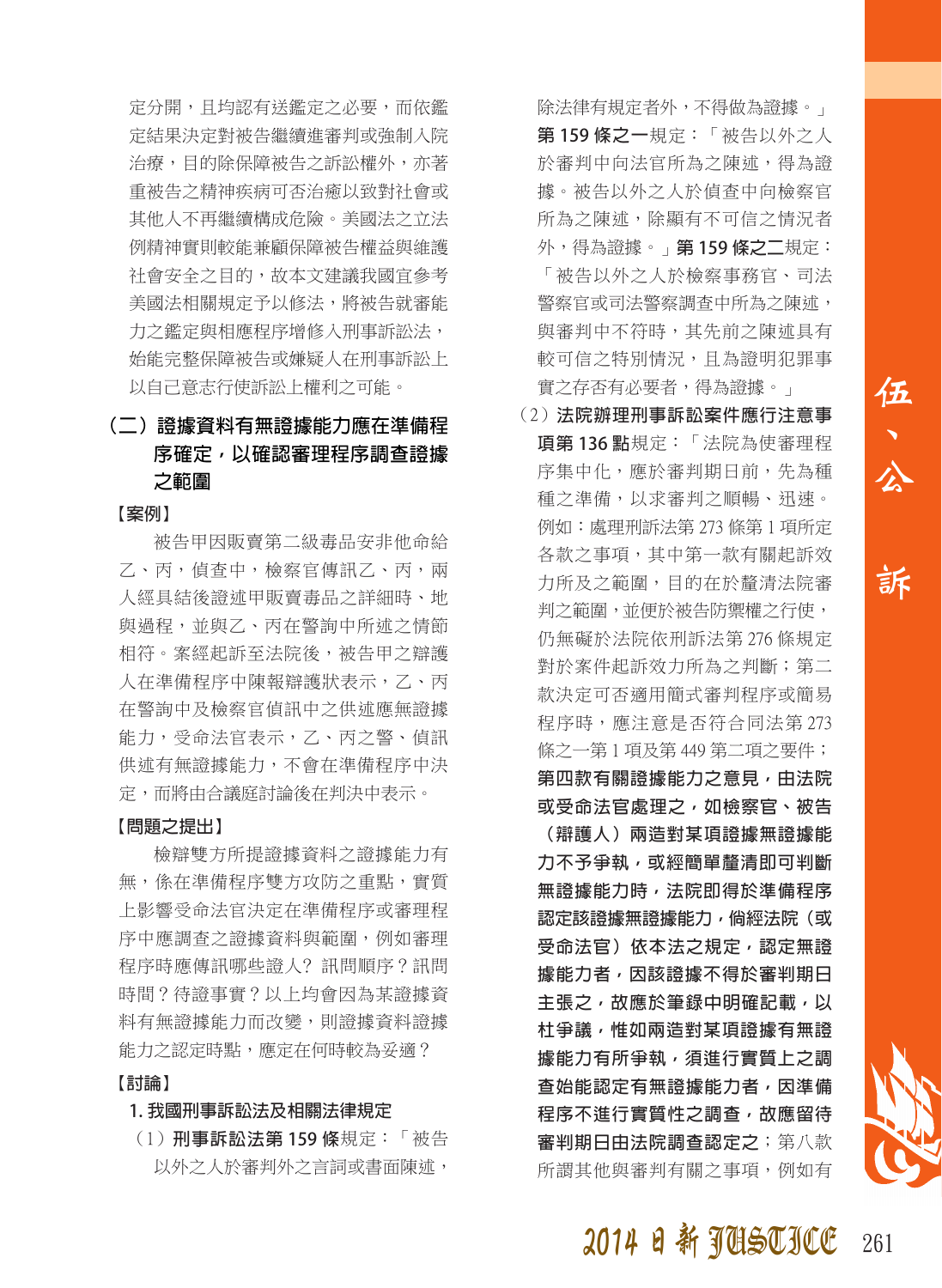無同法第 302 條至第 304 條所定應為免 訴、不受理或管轄錯誤判決之情形。 另外如需調取證物、命為鑑定及通譯, 或搜索、扣押及勘驗,或有必要之事 項應請求該管機關報告,或應訊問之 證人預料其不能於審判期日到場者, 均不妨於審判期日前為之。此際,如 需對被告或證人、鑑定人為訊問者, 應注意依刑訴法第 171 條規定辦理。」 **同 事 項 第 89 點**規定:「依刑訴法第 159 條之一規定,被告以外之人於審判 外向法官所為之陳述,得為證據。被 告以外之人於偵查中向檢察官所為之 陳述,除顯有不可信之情況者外,亦 得為證據。故而,被告以外之人(含 共同被告、共犯、證人、鑑定人、被 害人)於法官面前依循法定程序所為 之書面或言詞陳述,不論係於其他刑 事案件之準備程序、審判期日或民事 事件乃至其他訴訟程序之陳述,均得 作為證據,法院就被告以外之人接受 審訊時所製成之訊問、審判筆錄或陳 述之錄音或錄影紀錄,在踐行刑訴法 第 165 條或第 165 條之一所定調查程序 後,得援為判決之基礎。另所謂不可 信之情況,法院應審酌被告以外之人 於陳述時之外在環境及情況,例如: 陳述時之心理狀況、有無受到外力干 擾等,以為判斷之依據,故係決定陳

述有無證據能力,而非決定陳述內容 之證明力。」**同事項第 90 點規定**:「依 刑訴法第 159 條之二之規定,被告以外 之人(含共同被告、共犯、證人、鑑 定人、被害人等)於檢察事務官、司 法警察官或司法警察調查中所為之陳 述,與審判中不符時,其先前之陳述 具有較可信之特別情況,且為證明犯 罪事實存否所必要者,得為證據。故 被告以外之人於審判中之陳述與其先 前在檢察事務官、司法警察(官)調 查中所為陳述不符時,其先前陳述必 須具備特別可信性及必要性兩項要件, 始得作為證據。而所稱「具有可信之 特別情況」係屬於證據能力之要件, 法院應比較其前後陳述時之外在環境 及情況,以判斷何者較為可信,例如: 陳述時有無其他訴訟關係人在場,陳 述時之心理狀況、有無受到強暴、脅 迫、詐欺、利誘等外力之干擾。又法 院在調查被告以外之人先前不一致陳 述是否具有特別可信情況時,亦應注 意保障被告詰問之權利,並予被告陳 述意見之機會,倘採用先前不一致陳 述為判決基礎時,並須將其理由載明, 以昭公信。」

### **2. 美國刑事訴訟法及相關法律規定 美 國 聯 邦 證 據 法 (Federal Rules of**

**Evidence) 第 104 條 <sup>6</sup> (前提問題)第 1**

6.**Federal Rule of Evidence, Rule 104(Preliminary Questions)**:**(a) In General.** The court must decide any preliminary question about whether a witness is qualified, a privilege exists, or evidence is admissible. In so deciding, the court is not bound by evidence rules, except those on privilege. **(b) Relevance That Depends on a Fact.** When the relevance of evidence depends on whether a fact exists, proof must be introduced sufficient to support a finding that the fact does exist. The court may admit the proposed evidence on the condition that the proof be introduced later. **(c) Conducting a Hearing So That the Jury Cannot Hear It.** The court must conduct any hearing on a preliminary question so that the jury cannot hear it if:(1) the hearing involves the admissibility of a confession;(2) a defendant in a criminal case is a witness and so requests; or(3) justice so requires.**(d) Cross-Examining a Defendant in a Criminal Case.** By testifying on a preliminary question, a defendant in a criminal case does not become subject to cross-examination on other issues in the case.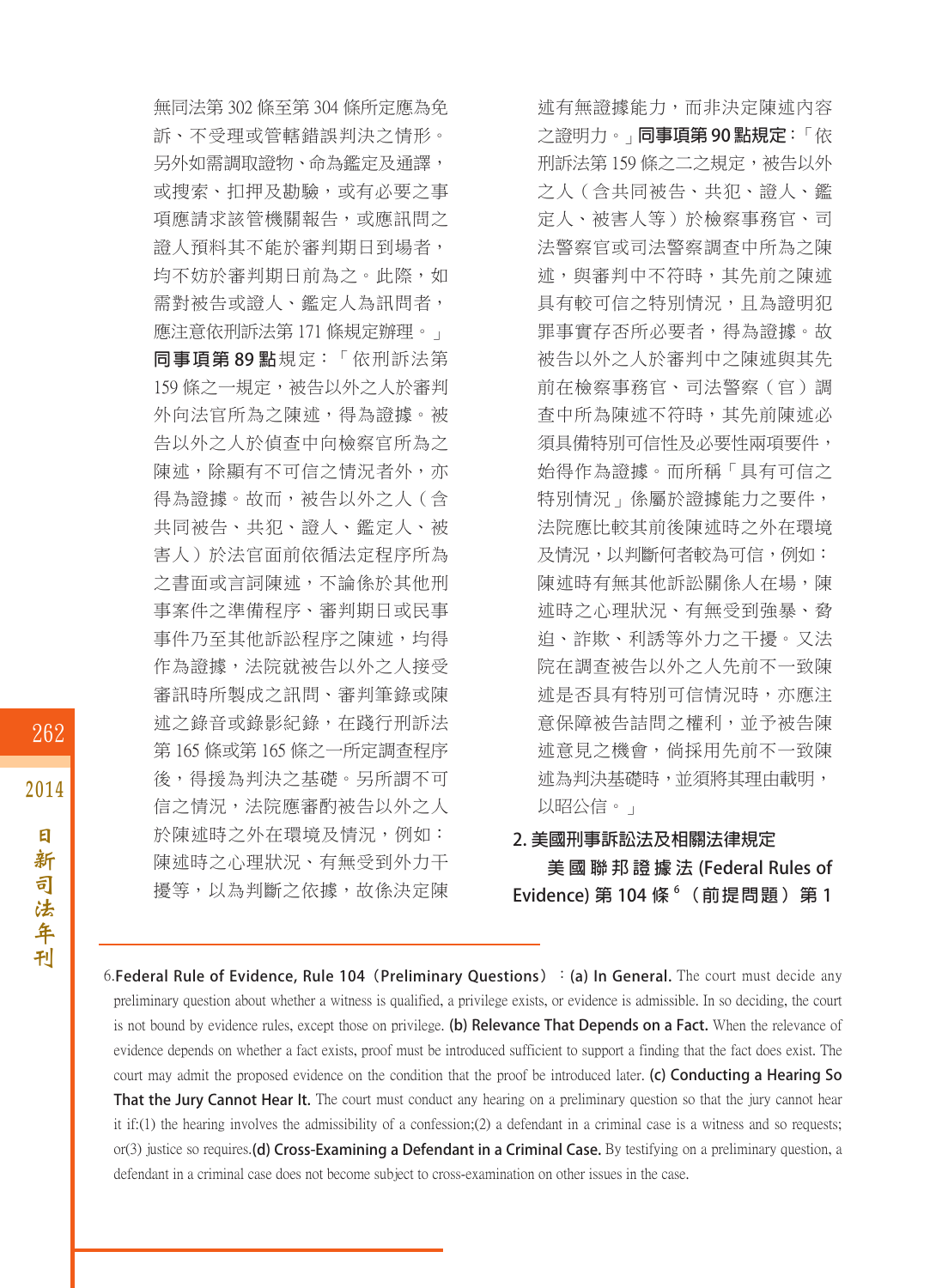**項(一般條款)**規定:「法院必須針對證 人是否適格、是否有專業人士因保密義務 毋須作證情事及證據之證據能力等前提問 題作出裁定。」**第 2 項(關連性與事實相 關時)**規定:「當證據之證據能力與其關 聯性有關,而其關連性又須仰賴一定事實 之證明時,法院需調查該證據以決定其證 據能力,但亦可以先容許該證據因具證據 能力而進入審理程序,並在審理程序中再 調查該證據是否具有關聯性之事實。」**第 3 項(另舉辦聽證會使陪審團無法接觸該 證據)**規定:「若有下列情形,法院須舉 行聽證會來決定上開前提問題以確保陪審 團不會接觸上開證據:(1) 涉及被告自白之 任意性;(2) 被告在刑事案件中也是證人 身分時;(3) 實踐公平正義需要時。」**第 4 項(交互詰問被告)**規定:「被告因證明 前提問題而以證人身分應訊時,對案件中 其他待證事項之訊問不適用交互詰問。」

**美國聯邦刑事程序法 (Federal Rules of Federal Procedure)** 第二章、第三章、 第四章都是規定法院準備程序 (Preliminary Proceedings) 應處理之事項,其中第四章 的**第 12 條第 2 項第 3 款 <sup>7</sup> 規定(在準備 程序中應提出之主張)**包括:(1)起訴 程序有瑕疵,(2)起訴之罪名或犯罪事 實無法構成犯罪或法院無管轄權,(3)

證據無證據能力,(4)依第 14 條對合併 起訴之數被告或數罪名主張應分離審判, (5)依第 16 條主張應調查之證據。**同條 第3項 <sup>8</sup> 規定(提出主張之期限)**:「法 院可以在開移審庭時或其後認為合理之時 間內,設定一個最後期限讓雙方當事人 提出準備程序的主張,並設定準備程序期 日。」。**同條第 4 項 <sup>9</sup> 規定(法院對主張 之裁定)**:「法院必需在案件進入審判前 對準備程序中提出之意見與主張予以裁 定,除非有好的理由足以支持延後裁定。 若延後裁定會影響當事人一方上訴的權 利,則法院不能延後裁定。若程序上的裁 定會涉及事實認定,法院應在裁定中交代 所認定的事實。」

### **3. 我國司法實務見解**

- (1)**最高法院 94 年度台上字第 7274 號 裁判要旨**:「刑事訴訟法第 273 條第 1 項第 4 款規定:**法院得於第一次審判 期日前行準備程序,處理有關證據能 力之意見。其立法意旨在於證據能力 有爭執時,允許法院先予調查,以節 省勞費,避免耗費不必要之審判程序。** 至於調查與否,法院有自由斟酌之權。 而有關證據能力之認定,本係法院之 職權範圍,此觀同條第 2 項明定:「於 前項第4款之情形,法院依本法之規
- 7.**Federal Rules of Criminal Procedure§12 (Pleadings and Pretrial Motions) (b)(Pretrial Motions) (3) Motions That Must Be Made Before Trial.** The following must be raised before trial: (A) a motion alleging a defect in instituting the prosecution; (B) a motion alleging a defect in the indictment or information—but at any time while the case is pending, the court may hear a claim that the indictment or information fails to invoke the court's jurisdiction or to state an offense; (C) a motion to suppress evidence; (D) a Rule 14 motion to sever charges or defendants; and (E) a Rule 16 motion for discovery.
- 8.**Federal Rules of Criminal Procedure§12 (Pleading s and pretrial motions) (c) MOTION DEADLINE.** The court may, at the arraignment or as soon afterward as practicable, set a deadline for the parties to make pretrial motions and may also schedule a motion hearing.
- 9.**Federal Rules of Criminal Procedure§12 (Pleading s and pretrial motions) (d) RULING ON A MOTION.** The court must decide every pretrial motion before trial unless it finds good cause to defer a ruling. The court must not defer ruling on a pretrial motion if the deferral will adversely affect a party's right to appeal. When factual issues are involved in deciding a motion, the court must state its essential findings on the record.



伍

訴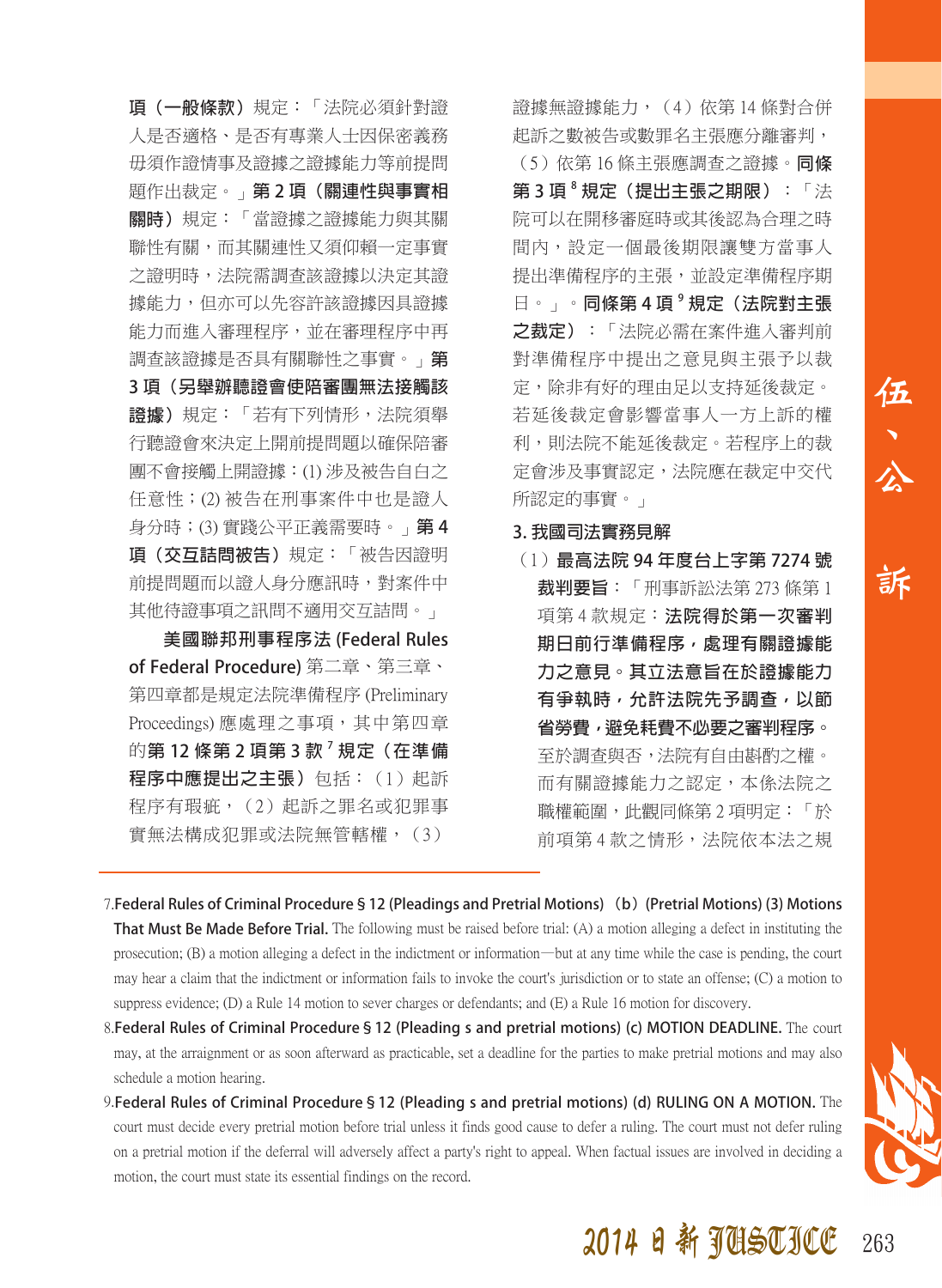定認定無證據能力者,該證據不得於 審判期日主張之」。即可明瞭。

(2)**最高法院 95 年度台上字第 6675 號 裁判要旨**:「刑事訴訟法第 156 條之 一所稱得為證據之被告以外之人於審 判外向法官所為之陳述,及於偵查中 向檢察官所為之陳述,立法者係以被 告以外之人(含共同被告、共犯、被 害人、證人等)因其陳述係在法官面 前為之,故不問係其他刑事案件之準 備程序、審判期日或民事事件或其他 訴訟程序之陳述,均係在任意陳述之 信用性已受確定保障之情況下所為, 因此該等審判外向法官所為之陳述, 應得作為證據;另以刑事訴訟法規定 檢察官代表國家偵查犯罪、實施公訴, 依法有訊問被告、證人、鑑定人之權, 且實務運作時,偵查中檢察官向被告 以外之人所取得之陳述,原則上均能 遵守法律規定,不致違法取供,其可 信性甚高,為兼顧理論與實務,而對 被告以外之人於偵查中向檢察官所為 之陳述,除顯有不可信之情況者外, 得為證據。乃同法第 159 條第 1 項所謂 得作為證據之「法律有規定者」之一, 為有關證據能力之規定,係屬於證據 容許性之範疇。而被告之反對詰問權, 雖屬憲法第八條第一項規定「非由法 院依法定程序不得審問處罰」之正當 法律程序所保障之基本人權及第十六 條所保障之基本訴訟權,不容任意剝 奪。但詰問權係指訴訟上被告有在公 判庭當面詰問證人,以求發現真實之 權利,應認被告具有處分權,非不得 由被告放棄對原供述人之反對詰問權。 此與證據能力係指符合法律所規定之 證據適格,而得成為證明犯罪事實存 在與否之證據資格,性質上並非相同。 被告得以詰問證人,以被告或其辯護

人在場為前提。上開得為證據之被告 以外之人於審判外向法官所為之陳述 及於偵查中向檢察官所為之陳述,就 本案被告而言,事實上均難期有於另 案法官審判外或檢察官偵查中行使反 對詰問權之機會。從而,於事實審法 院審判實務中,案內遇有此類未能賦 予被告行使詰問權之供述證據,即應 依刑事訴訟法第 273 條第 1 項第 5 款、 第 8 款及第 171 條規定,於準備程序期 日訊明、曉諭被告或其辯護人是否聲 請傳喚該被告以外之人以踐行人證之 調查程序,使被告或其辯護人針對該 被告以外之人於審判外向法官及於偵 查中向檢察官所為之陳述,有補足行 使反對詰問權之機會。倘被告明示捨 棄詰問者,應記明筆錄,以杜爭議。 除有類如刑事訴訟法第 159 條之三所列 各款之情形以外,均應傳喚該被告以 外之陳述人到庭依法具結,給予被告 或其辯護人詰問,或依同法第 163 條第 1 項、第 167 條之七規定為詢問之機會。 此即刑事訴訟法第 196 條明定「證人已 由法官合法訊問,且於訊問時予當事 人詰問之機會,且陳述明確別無訊問 必要者,不得再行傳喚」,以與傳聞 法則之理論相符,並與第 159 條之一 規定相呼應。故**上開尚未經被告行使 詰問權之被告以外之人於審判外向法 官所為之陳述及於偵查中向檢察官所 為之陳述,應屬未經完足調查之證據, 非謂無證據能力,不容許作為證據。** 否則,如被告以外之人於本案審判中 所為之陳述,與其先前在另案法官審 判外或檢察官偵查中所為之陳述不符 時,既謂後者無證據能力,依同法第 155條第2項規定,即應悉數摒除不用, 僅能採取其於本案審判中之陳述作為 判斷之依據,按之現行刑事訴訟法關

2014日新司法年刊 264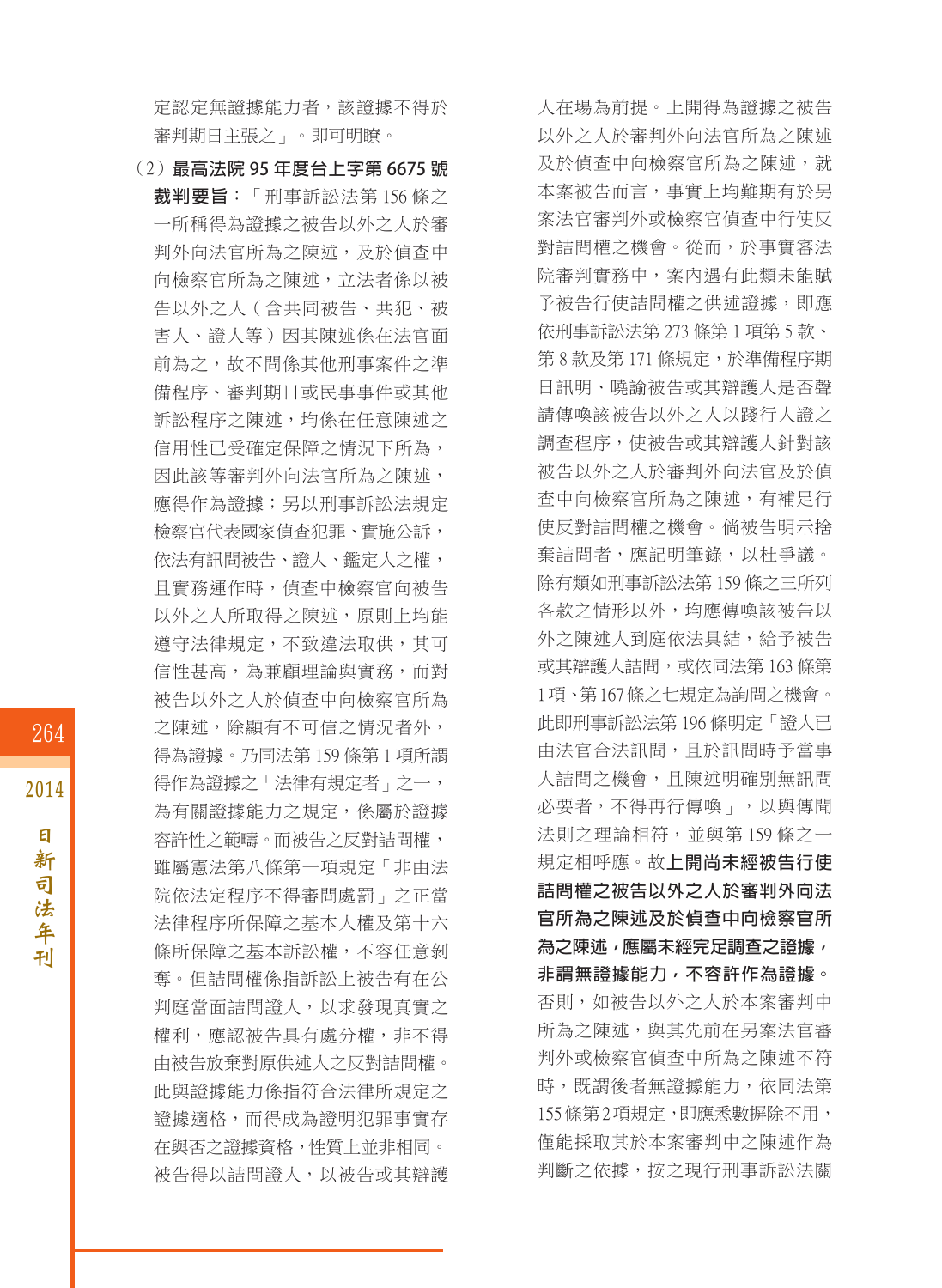於傳聞證據排除例外之規定,殊難謂 為的論。於法院踐行詰問程序後,綜 合該被告以外之人全部供述證據,斟 酌卷內其他調查之證據資料,本於經 驗法則及論理法則,作合理之比較而 為取捨、判斷,此屬實質證據價值之 自由判斷問題,要無所謂其證據價值 自比審判外之陳述為高之可言。」

(3)**臺灣高等法院暨所屬法院 92 年法律 座談會法律問題**:合議審判案件,合 議庭指定庭員甲法官為受命法官行準 備程序。警察違法搜索而得之A證物, 經當事人及辯護人表示意見後,受命 法官認定無證據能力。於審判期日, 合議庭依刑事訴訟法第 158 條之 4 審酌 人權保障及公共利益之均衡維護,認 該證據仍有證據能力,得否對該證據 為實質調查並採為裁判之基礎?

**討論意見:甲說**:法院得於第一次審判期 日前,行準備程序,處理有關證據能力之 意見;法院依本法之規定認定無證據能力 者,該證據不得於審判期日主張之,刑事 訴訟法第 273 條第 1 項第 4 款及第 2 項定 有明文。又行合議審判之案件,為準備審 判起見,得以庭員一人為受命法官,於審 判前行準備程序,以處理同法第 273 條第 1 項規定之事項;受命法官行準備程序, 與法院或審判長有同一權限(同法第 121 條之裁定除外),同法第 279 條第 1 項、 第 2 項亦有明定。按證據能力乃證據得否 於審判期日為調查之前提基礎,故法院如 依上開規定行準備程序,則某證據有無證 據能力之問題自應於準備程序中先行認定 之,一經認定無證據能力,該證據即確定 不得於審判期日主張之,審判期日自不得 就同一證據之證據能力重行審酌。又合議 庭之受命法官處理證據能力之認定既與法 院有同一權限,其認定即等同合議庭之認 定,合議庭不得於審判期日就同一證據有 無證據能力再為審酌而為不同之認定。如 此始能充分發揮準備程序之功能,使審判 期日調查證據得以順利進行而無窒礙。為 避免合議庭與受命法官關於證據能力認定 之歧異,受命法官對證據能力之認定如有 疑義,宜於準備程序由合議庭認定之。

**乙說**:關於**某項證據有無證據能力之問 題,於上訴審仍得重行審酌。故第一審法 院受命法官於準備程序認定該項證據無證 據能力後,合議庭於審判期日認為該證據 應有證據能力之情形,若不許合議庭重行 審酌,則可能成為當事人上訴之理由,似 與訴訟經濟及使第一審成為訴訟重心之原 則不相符合。又關於證據能力之認定係屬 訴訟程序之裁定,依同法第 404 條之規 定,固不得抗告,然此乃為避免因抗告曠 時廢日有礙於訴訟之進行而設之規定,並 非禁止原審法院對此等裁定重為審酌。且 參諸同法第四百零八條第二項規定原審法 院認為抗告有理由者,應更正其裁定之意 旨,原審法院對其所為訴訟程序之裁定認 有違法或不當之情事,亦應認得更正其裁 定。綜此而論,本題如合議庭認A證物有 證據能力,應可更正原受命法官之裁定而 重為認定並採為證據。**

**初步研討結果:擬採乙說。 審查意見:採乙說。**

**(4)研討結果:照審查意見通過。**

### **4. 討論與小結**

某項證據之證據能力是否有瑕疵,首 先實質上會影響該證據能否進入審理程序 做為證明被告有罪或無罪之證據資料,也 就是在後續的審判程序中能否使用該證據 資料提示予證人、被告表示意見,甚至能 否引用該證據資料做為詰問、詢問與辯論 之基礎。其次會影響準備程序應決定之調 查證據範圍、方法以及爭點之決定。例如



伍

訴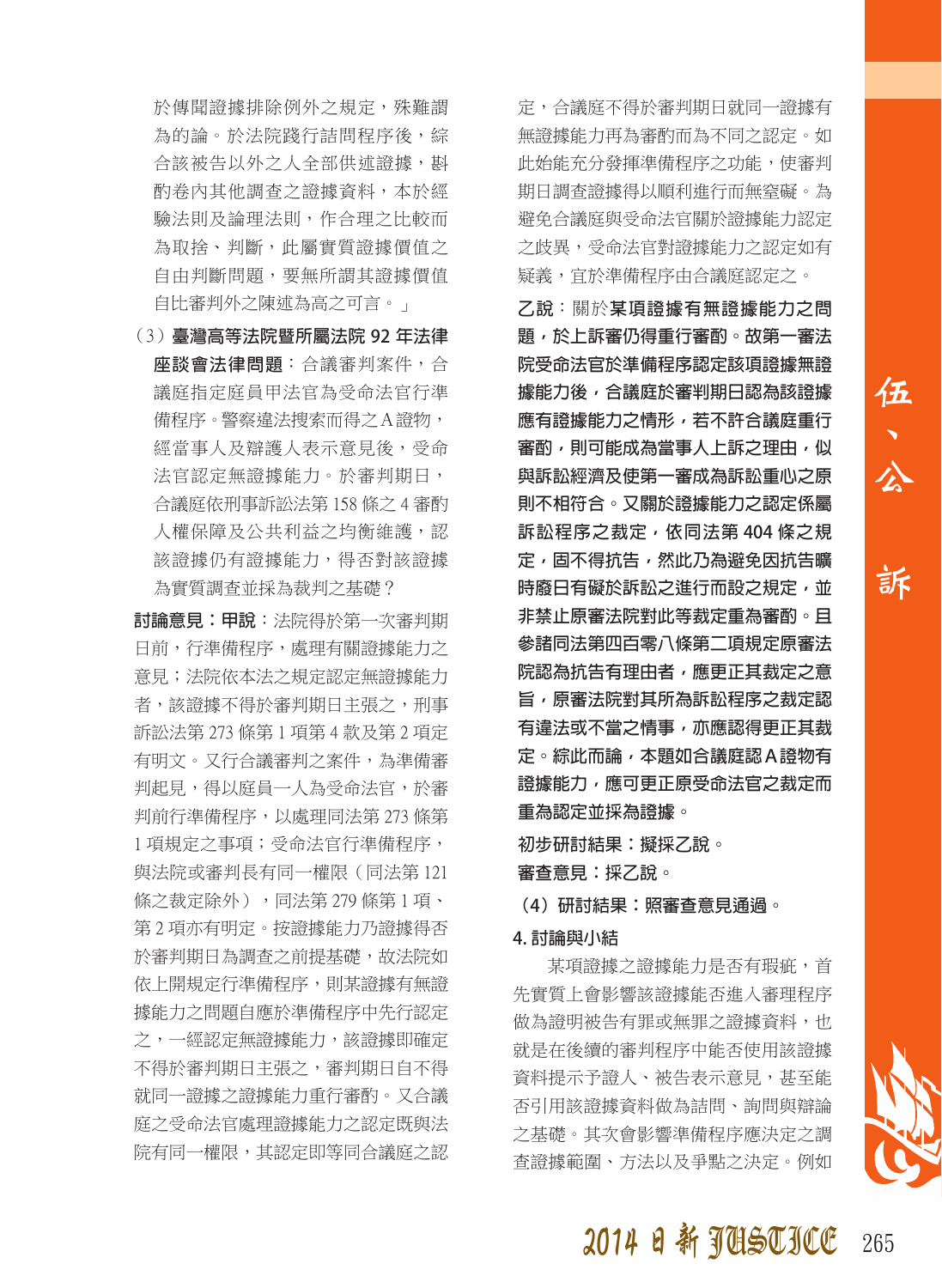在本案中,證人乙、丙之警詢與偵訊筆錄 遭被告及其辯護人認為無證據能力,理由 為被告以外之人在審判外之陳述(傳聞證 據法則)。但就算是適用傳聞證據法則, 關於證人警詢與偵訊筆錄之證據能力也有 不同之規定。依我國刑事訴訟法之規定, 警詢筆錄除有特別可信之狀況,否則原則 上無證據能力,而偵訊筆錄則不同,需指 明有何特別不可信之情況,否則原則上具 有證據能力。故被告或辯護人在對證人 乙、丙之偵查中供述之證據能力表示意見 時,應區分警詢與偵訊兩種筆錄分別說明 認為無證據能力之理由,而非可僅以為審 判外陳述而排除。故若被告或其辯護人能 明確指出乙、丙之警詢筆錄無特別可信之 狀況而無證據能力時,審判長或受命法官 應對此表示裁決之意見,譬如審判長或受 命法官也認同被告及其辯護人之見解,而 認為該兩份警詢筆錄沒有證據能力,接下 來檢察官若任該兩份警詢筆錄對證明被 告犯罪事實很重要,會針對該兩份警詢筆 錄再行提出證據證明警詢筆錄之可信度, 譬如聲請勘驗乙、丙警詢筆錄錄音或錄影 內容,以資證明乙、丙受詢問時之任意 性。反之如果審判長或受命法官不認同被 告及其辯護人之見解,而裁決乙、丙之警 詢筆錄有證據能力,則檢察官就無須繼續 就該警詢筆錄出證。同樣的情形可以適用 在乙、丙之偵訊筆錄,因偵訊筆錄是原則 尚有證據能力,若被告及其辯護人否認其 證據能力,需先說明提出證明該偵訊筆錄 顯有不可信之情況為何,且此點即成為準 備程序或審理程序應調查之事項,譬如可 能需在準備程序勘驗偵訊錄影光碟以確認 其是否有顯不可信之情況。又公訴檢察官 也可能認為勘驗光碟曠日廢時,經過分析 研判,認直接聲請傳訊乙、丙為證人,在 審理程序中為詰問更能證明被告犯罪,則 也可能不聲請勘驗光碟而逕行聲請傳喚證

人。但若審判長或受命法官認兩份偵訊筆 錄均有證據能力,則檢察官可能不聲請傳 喚乙、丙為證人並進行主詰問,若被告及 其辯護人認為仍須實現其對質詰問權,可 能會自行傳喚乙、丙,並為主詰問。

由上分析可知,審判長或受命法官對 於某證據資料之證據能力有無之裁決,實 際上會影響案件爭點之整理與決定準備期 日或審理期日應行調查證據之內容、範圍 與方法,故我國實務見解與美國相關法律 規定均認為,關於證據資料證據能力之有 無,應在準備程序中即行決定,以早日確 定準備期日甚至審判期日應行調查與進行 審理之範圍。我國現行實務上,許多審判 長與受命法官對於早期決定證據資料證據 能力之作法遲疑,無非是怕案件進行中出 現新的證據資料或其他證據資料之變化, 以致於原先認定之證據能力有所改變,故 多表示會在判決理由中交代,卻不願在準 備期日中確定。此舉僅會增加檢察官、被 告及其辯護人確認舉證與攻防範圍之難 度,增加終結準備程序之困難,以及無法 使獨任庭或合議庭掌握案件進度之弊病, 對促進訴訟經濟與當前刑事案件速審速結 之需求背道而馳。故管見以為司法院應將 對證據資料證據能力之裁定規定增列在法 院辦理刑事訴訟案件應行注意事項,甚或 應修訂進刑事訴訟法,以使法院法官以及 案件當日人均有明確可遵循之規則。

美國聯邦證據法與刑事訴訟程序法亦 相當著重準備程序之功能,認為訴訟經濟 之基礎與審理程序之有效性奠基於準備程 序,因此兩法多所規定在準備程序當事人 雙方應提出之主張、提出主張之時間限制 及法院對該提出之主張應裁定之時間,若 逾期提出,產生失權效果。而證據資料之 證據能力,除另外仰賴其他事實證據之調 查,即為應在準備程序決定之事項,以使 當事人雙方及法院甚至陪審團在進入審理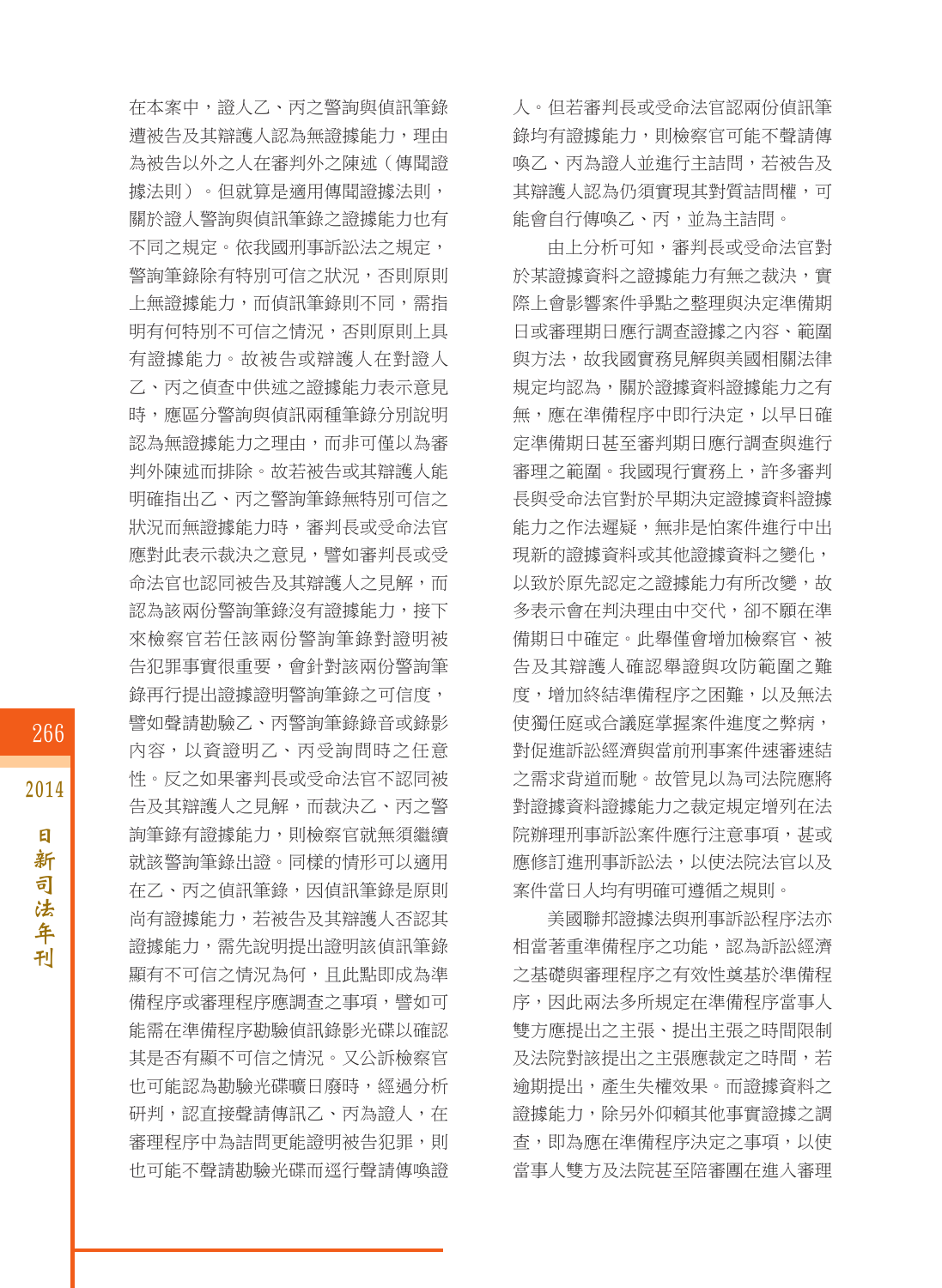程序後,均僅能接觸到有證據能力之資 料,除有促進訴訟經濟之效果外,也有避 免形成有偏見的判決的效果,實質可採, 建議我國未來修正刑事訴訟法時,亦可參 酌此立法例,強化準備程序之功能,俾便 促進訴訟經濟與審判公平。

### **( 三 ) 所 謂 的 敵 性 證 人(hostile witness)應由誰傳喚並主詰問?**

#### **【案例】**

告訴人甲對被告乙提出性侵害告訴, 甲指述乙在公車上趁甲不注意之際,趁機 貼近甲,並用手撫摸甲之臀部方式對甲為 性侵害行為。經檢察官偵查起訴後,準備 程序中被告及其辯護人對甲偵查中之供述 之證據能力不爭執,但要求傳喚甲為證人, 以實現被告之對質詰問權。被告辯護人以 甲為告訴人,自然會對被告及其辯護人有 敵意而拒絕主詰問,要求應由檢察官傳訊 並主詰問。

### **【問題之提出】**

我國刑事訴訟法規定證人在顯現敵性 時可以為誘導訊問,否則應遵守主詰問之 規定不得為誘導訊問。那麼所謂證人顯現 敵性時之判斷時點,究竟應係在準備期日 依據證人過去之陳述為準,還是以審判期 日時證人於接受詰問時實際出現敵意時為 準?敵性證人應由何方傳喚?可否在證人 於接受詰問前尚未出現敵意時即在主詰問 為誘導訊問?

### **【討論】**

**1. 我國刑事訴訟法及相關法律規定**

我國刑事訴訟法對所謂「敵性證人」 並無明確定義性的規定,僅在**第 166 條 之一第 3 項第 4 款**規定:「證人、鑑定 人對詰問者顯示敵意或反感者。」認為係 可以在主詰問行誘導之情形。惟在此所謂 的「顯示敵意或反感」的判斷時間是在主 詰問時就特定問題依現場證人之反應或回 答來判斷是否已產生敵意或反感?還是在 聲請傳喚證人時,就可依證人在審判期日 前所做之陳述或行為,或與被告或告訴人 之關係,而判斷證人將來到庭時所為之陳 述,應為對主詰問者容易顯示敵意或反 感,而事先定性為敵性證人而傳喚?光就 法條所規定之內容無法遽以認定。

### **2. 美國刑事訴訟法及相關法律規定**

**美國聯邦證據法** (Federal Rules of Evidence) **第 607 條 <sup>10</sup> (誰可彈劾證人)** 規定:「當事人任何一方,包括傳訊證 人的一方都可以攻擊證人的可信度。」**第 611 條第 3 項 ( 誘導性問題 )** 規定:「主 詰問時不能問誘導性問題,但通常法院應 允許在反詰問或當證人被認為是敵性證人 時間誘導性問題。11

### **3. 我國司法實務見解**

(1)**最 高 法 院 100 年 度 台 上 字 第 3952 號裁判要**旨:「刑事訴訟法第 159 條 之一第2項,乃有關被告以外之人於 偵查中向檢察官所為陳述之證據能力 規定,惟此種證據須於法院審判中經 踐行含詰問程序在內之合法調查程序, 始得作為判斷之依據;且於審判中法

10.**Federal Rule of Evidence, Rule 607(Who May Impeach a Witness)**:Any party, including the party that called the witness, may attack the witness' s credibility.

11.**Federal Rule of Evidence, Rule 611(C)(Leading Questions)**: Leading questions should not be used on direct examination except as necessary to develop the witness's testimony. Ordinarily, the court should allow leading questions: (1) on cross-examination; and (2) when a party calls a hostile witness, and adverse party, or a witness identifies with an adverse party.



伍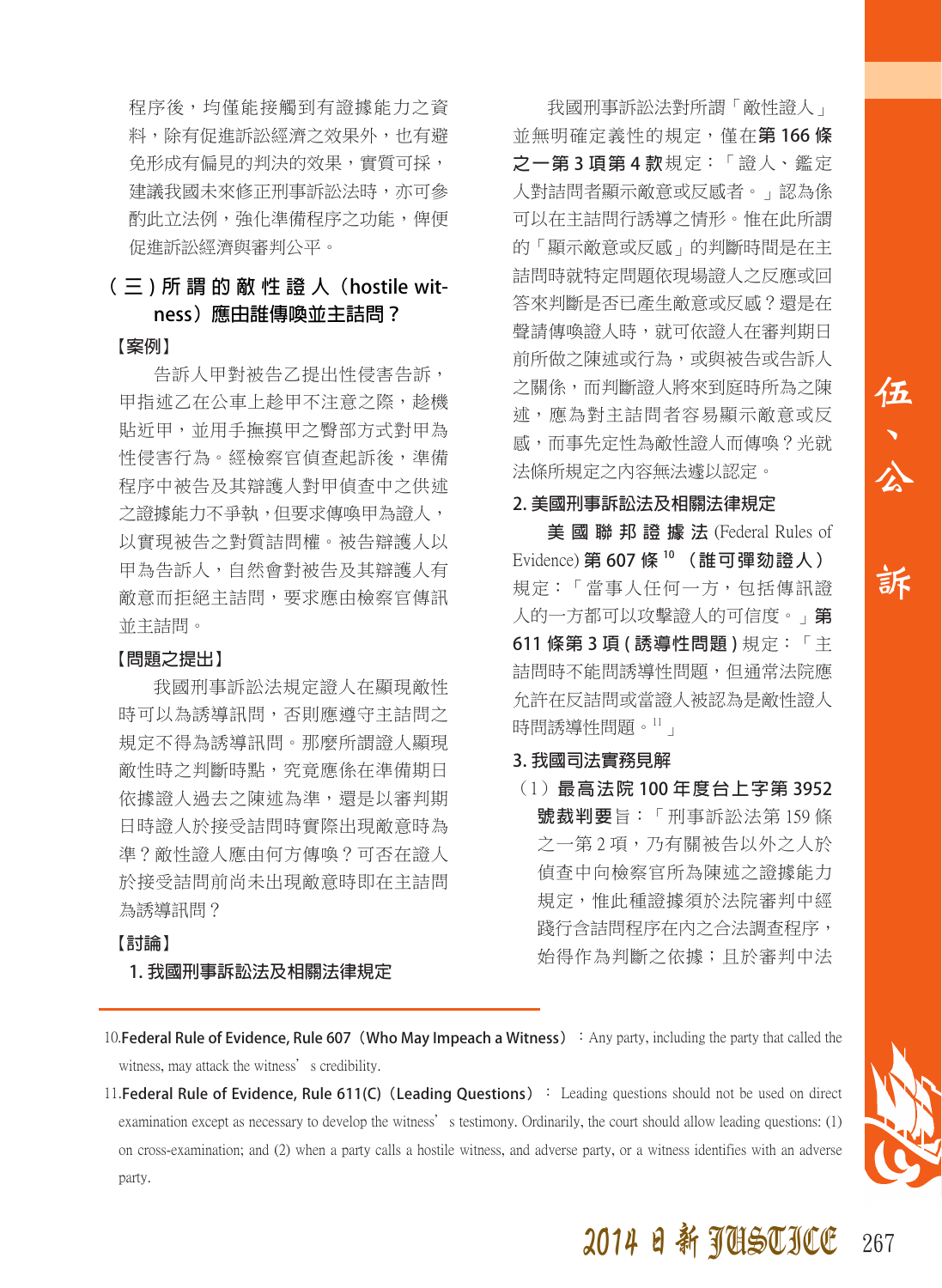院得依當事人聲請或依職權傳喚證人 進行詰問程序,對被告之詰問權已有 所規範及保障。此據 100 年 3 月 25 日 司法院大法官第 1371 次會議議決不受 理案件第 24 案意旨指明,除重申司法 院釋字第 582 號解釋理由揭示之證據法 則外,另說明系爭規定所以不發生侵 害被告之詰問權,在於審判中法院得 依當事人聲請或依職權進行證人之詰 問程序。鑒於在加強當事人進行主義 色彩之刑事訴訟架構下,法院依職權 調查證據係居於補充性、輔佐性之地 位及因發見真實之必須而為,此項得 為證據之證人偵查中之陳述,**如係檢 察官所提出者,性質上當屬不利於被 告之敵性證人,基於交互詰問制度設 計之原理,除非被告已聲請傳喚該通 常非屬友性之證人或明白捨棄反對詰 問權,或被告出於任意性自白,與證 人之證言一致,顯不具詰問之必要性 者,否則控方之檢察官仍不能豁免其 應負聲請法院傳喚該證人到庭使被告 進行反詰問之義務**;倘檢察官未盡其 聲請之責,法院應曉諭檢察官為聲請 (刑事訴訟法第二百七十三條第一項 第五款),如此方不悖乎當事人舉證 先行之原則,並滿足嚴格證明法則下 證據調查之要求。至於法院對此形式 上不利被告之證據,則應限縮至檢察 官客觀上不能聲請,或經曉諭後仍不 為聲請,而於法院依刑事訴訟法第 163 條第3項規定,聽取當事人等陳述意 見時,被告及辯護人不為反對者,始 得依職權傳喚調查,以示公平法院之 不存有任何主見,及彰顯法院依職權 調查證據之輔助性質。」

### **4. 討論與小結**

我國刑事訴訟法關於證人性質之認 定,似乎並無事前認定之機制,關於交互 詰問中主詰問不能問誘導問題的例外,也 僅陳明若證人對詰問者顯示敵意時,可以 問誘導性問題。若自文義解釋,證人對詰 問者之敵性或友性與否,似以詰問當時證 人對詰問問題所顯示之態度為斷,而非以 證人在到庭接受詰問前係由何方聲請或證 人之前之證詞顯示為敵性或友性為斷。此 在實務運作上亦係如此,尤其在審理被告 販毒之案件,在偵查中雖常見檢察官會請 被告販毒的對象為證人,並由證人具結作 證指認被告之方式來證明被告確有販毒行 為。若依證人在偵查中之陳述,往往會認 為該證人對檢察官而言應屬友性證人,而 對被告而言應屬敵性證人。但因販毒所涉 刑度太重,證人在偵查中作證後往往會受 到來自被告或其辯護人之壓力,而產生雖 於審判中出庭作證,但卻對偵查中言翻 供,而以偵查中記憶不清或壓力太大或偵 訊者不當誘導為由,否認偵查中之證述, 此時該證人之屬性對進行主詰問之檢察官 而言就變成敵性,依現行刑事訴訟法之規 定,檢察官對該證人之詰問就可採用誘導 之方式為之。故依我國刑事訴訟法規定與 實務運作之現實情形而言,證人之友性敵 性似乎無法事先區分,而應視證人到庭作 證後針對個別問題之反應而定,使審判長 能決定是否准許主詰問者以誘導問題進行 主詰問。至於證人之前之陳述內容雖看來 對主詰問者為敵性,但因證人到庭後決定 如何陳述尚未可知,若事先允許主詰問者 在主詰問程序以誘導問題詰問證人,難免 有失公平,且主詰問者在證人到庭前並非 禁止與證人聯絡,若主詰問者在事前與證 人聯絡時,與證人達成某種共識,或已以 其他方法污染證人,使該證人決定在審判 中翻供,又因該證人過去之陳述對主詰問 者已顯示敵性,若此時還允許主詰問者以 誘導問題詰問證人,就完全違反詰問規則 不准詰問者與證人套招,違反公平精神。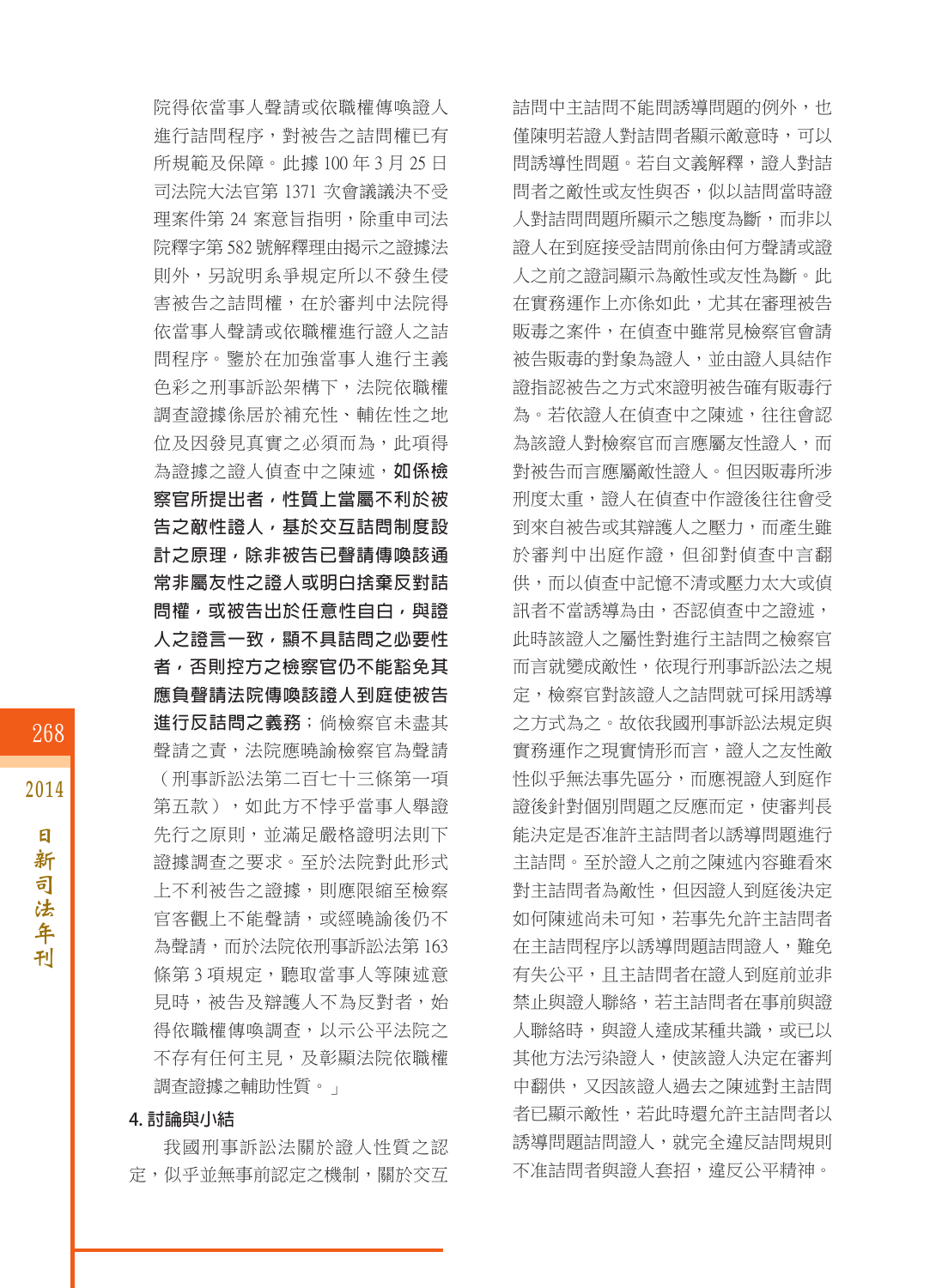伍

訴

故本文認證人之友性或敵性應在詰問時始 定性,並進而因應是否應允許主詰問者誘 導訊問,始能兼顧公平並保障當事人之權 益。

至我國上開實務見解認證人係依其先 前陳述而應先定性為友性或敵性,且依其 友性或敵性而決定應由何方傳訊,以滿足 該方之舉證責任。承上所述,證人對檢察 官或被告之屬性,會依其審理中之陳述而 有所改變,故先定性友性或敵性而規定應 由何方傳喚,顯不能因應證人可能翻異前 詞之情形,而因此不能因案制宜決定詰問 規則如何適用,失去彈性,尚可能影響案 件結果。所以證人之敵性或友性定性之意 義應僅限於決定詰問規則之適用,而不應 擴張適用到決定檢察官或被告應如何出證 及其舉證責任的問題。因檢察官起訴後, 卷證併送法院,準備程序中,被告與檢察 官會就雙方提出之證據資料之證據能力做 出主張,若被告對檢察官所提出之證據之 證據能力無意見,則檢察官所提出之證據 資料,包括證人於偵查中之陳述均為有效 可證明被告犯罪之資料,檢察官舉證義務 已明,不因檢察官決定是否在審判中傳訊 偵查中已具結作證之證人而改變檢察官舉 證義務之內容。若被告欲對該證人行使對 質詰問權,被告可自行聲請傳喚該證人, 進行對質詰問;被告亦可聲請法院傳喚該 證人,以利對質詰問。無論上開何人聲請 該證人到庭作證,亦不影響檢察官已舉證 完畢之事實。除非法院在準備程序中裁定 該證人過去在偵查中之陳述無證據能力, 不能使用在審理程序,則檢察官證明被告 犯罪之證據資料可能有所缺損,而會影響 檢察官之舉證責任,在此情形下,檢察官 才有考慮傳訊該證人到庭作證之必要。上 開實務見解將檢察官之舉證責任與詰問規 則之正確適用及證人定性之問題影響混為 一談,實有謬誤。

### **二、審理程序**

### **(一)共同被告分離審判與合併審判之程 序不應同一期日進行**

### **【案例】**

被告甲與被告乙被訴共同販賣第二級 毒品甲基安非他命給丙,審判中甲否認上 開犯行,但乙坦認上開犯行,檢察官因而 聲請傳訊乙為證人,用以指證甲上開犯行。 審理程序中,合議庭傳訊被告乙為證人, 並當庭諭知分離審判程序,即今日進行之 審理程序係以被告甲為被告,以被告乙為 證人,並對以被告乙諭知證人權利義務, 命乙具結。後待乙經訊問完畢後,審判長 又當庭諭知合併審判程序,被告乙回復為 被告身分,另對乙諭知被告權利義務,並 接著進行審理程序,對被告甲、乙進行證 據提示之程序。

### **【問題之提出】**

被告乙在同一審理期日,忽而為證人, 忽而為被告,為證人時被諭知要據實陳述, 為被告時又被諭知可以保持沈默,被告乙 是否能完全瞭解目前所進行之程序對其訴 訟上權利之影響?是否知悉需要據實陳述 與可以保持沈默之事實範圍?分離審判程 序與合併審判程序是否適合於同一審理期 日進行?抑或至少應分別審理期日進行? 分離審判程序是否需要將被分離的被告兩 人分開不同審判庭,由不同審判長與法官 進行審理程序?

### **【討論】**

### **1. 我國刑事訴訟法及相關法律規定**

**刑事訴訟法第 287 條之 1 第一項**規定: 「法院認為適當時,得依職權或一當事人 或辯護人之聲請以裁定將共同被告之調查 證據或辯論程序分離或合併。」**同條第二 項規定**:「前項情形,因共同被告之利害 相反,而有保護被告權利之必要者,應分 離調查證據或辯論。」**第 287 條之二**規

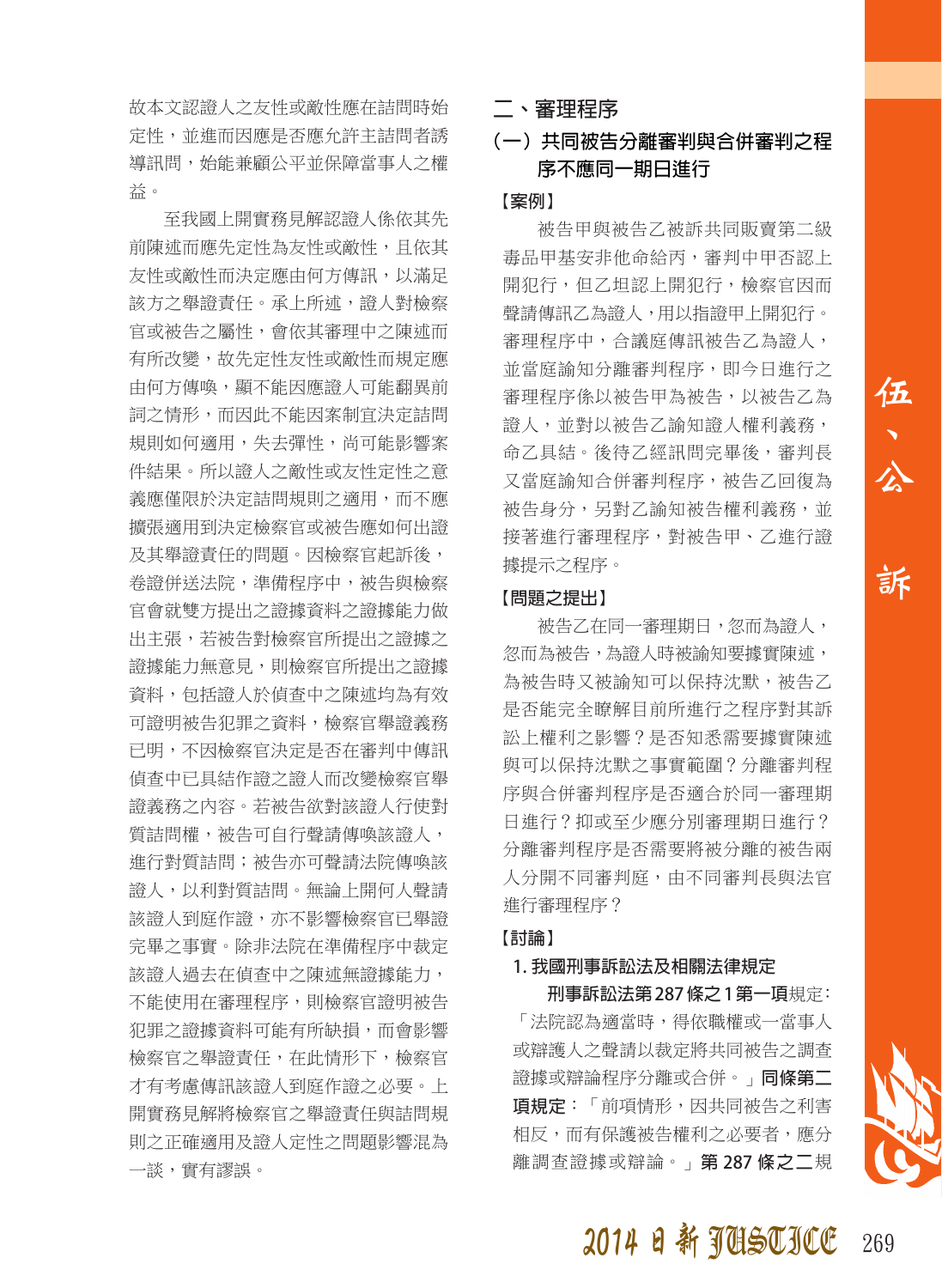定:「法院就被告本人之案件調查共同被 告時,該共同被告準用有關人證之規定。」

### **2. 美國刑事訴訟法及相關法律規定**

**美國聯邦刑事程序法第 13 條 12(分 離案件的合併審判)**規定:「若數被告或 數犯罪行為得一起起訴,法院得以裁定命 原分離審判的案件合併審判,就如同當初 一起起訴的案件一般。」**第 14 條 13(解 除不公正的合併審判)第一項**規定:「若 單一被告的合併犯罪行為或不同被告的犯 罪行為合併審判顯示將對被告或檢察官產 生不公正的結果時,法院得裁定將單一被 告之數犯罪行為或數被告分離審判,或依 實現公平正義之要求作出補救措施。」**第 二項**規定:「在依被告之請求裁定分離審 判前,法院得要求檢察官提供將提出於審 理程序之被告供述證據,並進行僅有法官 與檢察官、被告及其律師參加的私下審查 程序 (in camera inspection)。

### **3. 我國司法實務見解**

- (1)**司法院大法官會議解釋釋字第 582**
	- **號解釋文**:憲法第十六條保障人民之 訴訟權,就刑事被告而言,包含其在 訴訟上應享有充分之防禦權。刑事被 告詰問證人之權利,即屬該等權利之 一,且屬憲法第八條第一項規定「非 由法院依法定程序不得審問處罰」之 正當法律程序所保障之權利。為確保 被告對證人之詰問權,證人於審判中,

應依法定程序,到場具結陳述,並接 受被告之詰問,其陳述始得作為認定 被告犯罪事實之判斷依據。刑事審判 上之共同被告,係為訴訟經濟等原因, 由檢察官或自訴人合併或追加起訴, 或由法院合併審判所形成,其間各別 被告及犯罪事實仍獨立存在。故共同 被告對其他共同被告之案件而言,為 被告以外之第三人,本質上屬於證人, 自不能因案件合併關係而影響其他共 同被告原享有之上開憲法上權利。最 高法院 31 年上字第 2423 號及 46 年台 上字第 419 號判例所稱共同被告不利於 己之陳述得採為其他共同被告犯罪(事 實認定)之證據一節,對其他共同被 告案件之審判而言,未使該共同被告 立於證人之地位而為陳述,逕以其依 共同被告身分所為陳述採為不利於其 他共同被告之證據,乃否定共同被告 於其他共同被告案件之證人適格,排 除人證之法定調查程序,與當時有效 施行中之中華民國 24 年 1 月 1 日修正 公布之刑事訴訟法第 273 條規定牴觸, 並已不當剝奪其他共同被告對該實具 證人適格之共同被告詰問之權利,核 與首開憲法意旨不符。該二判例及其 他相同意旨判例,與上開解釋意旨不 符部分,應不再援用。刑事審判基於 憲法正當法律程序原則,對於犯罪事

- 12.**Federal Rules of Criminal Procedure §13 (Joint Trail of Separate Cases)**:The court may order that separate cases be tried together as though brought in a single indictment or information if all offenses and all defendants could have been joined in a single indictment or information.
- 13.**Federal Rules of Criminal Procedure §14 (Relief from Prejudicial Joinder)**:(a) RELIEF. If the joinder of offenses or defendants in an indictment, an information, or a consolidation for trial appears to prejudice a defendant or the government, the court may order separate trials of counts, sever the defendants' trials, or provide any other relief that justice requires. (b) DEFENDANT'S STATEMENTS. Before ruling on a defendant's motion to sever, the court may order an attorney for the government to deliver to the court for in camera inspection any defendant's statement that the government intends to use as evidence.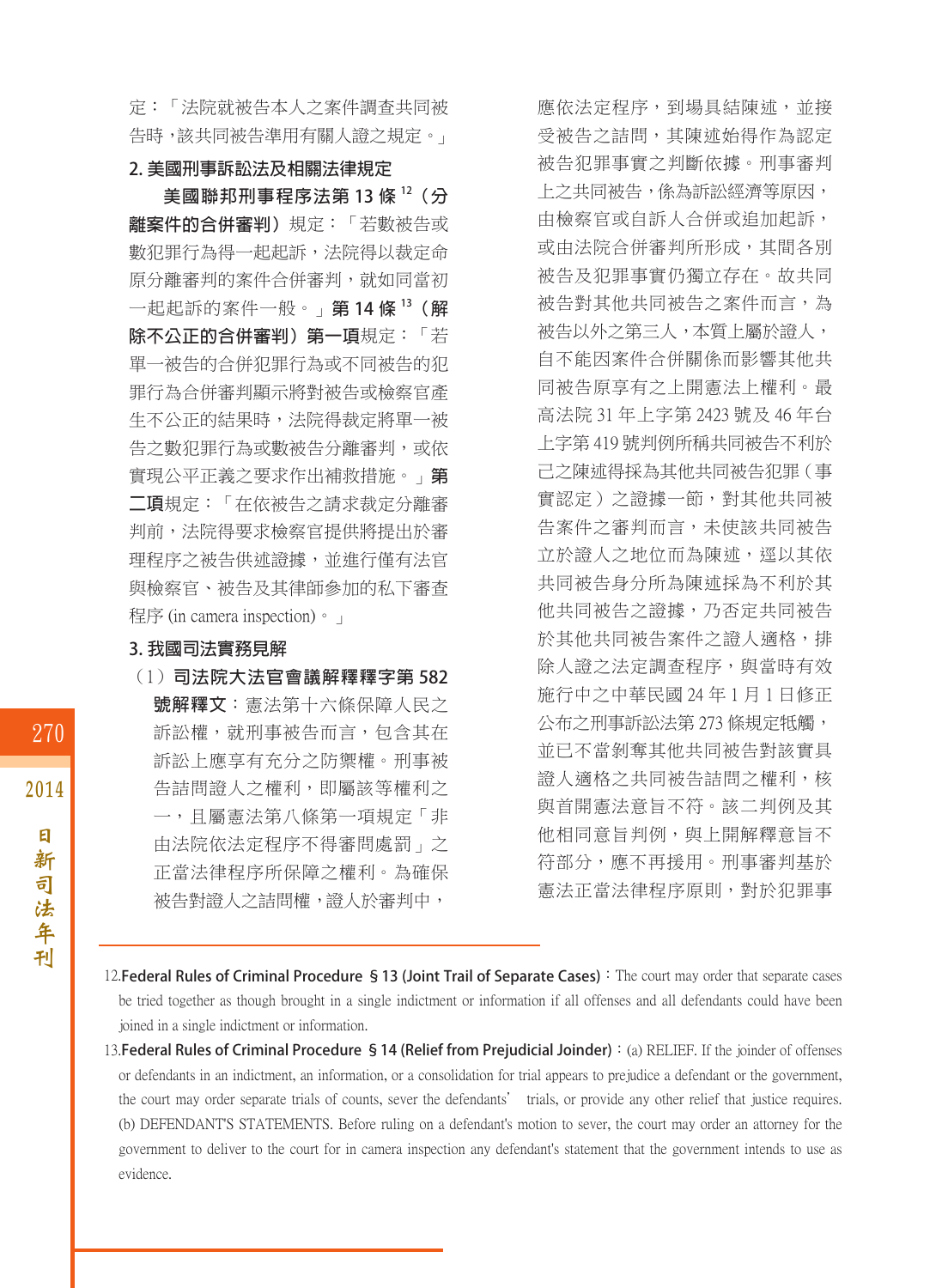實之認定,採證據裁判及自白任意性 等原則。刑事訴訟法據以規定嚴格證 明法則,必須具證據能力之證據,經 合法調查,使法院形成該等證據已足 證明被告犯罪之確信心證,始能判決 被告有罪;為避免過分偏重自白,有 害於真實發見及人權保障,並規定被 告之自白,不得作為有罪判決之唯一 證據,仍應調查其他必要之證據,以 察其是否與事實相符。基於上開嚴格 證明法則及對自白證明力之限制規定, 所謂「其他必要之證據」,自亦須具 備證據能力,經合法調查,且就其證 明力之程度,非謂自白為主要證據, 其證明力當然較為強大,其他必要之 證據為次要或補充性之證據,證明力 當然較為薄弱,而應依其他必要證據 之質量,與自白相互印證,綜合判斷, 足以確信自白犯罪事實之真實性,始 足當之。最高法院 30 年上字第 3038 號、 73 年台上字第 5638 號及 74 年台覆字 第10號三判例,旨在闡釋「其他必要 之證據」之意涵、性質、證明範圍及 程度,暨其與自白之相互關係,且強 調該等證據須能擔保自白之真實性, 俾自白之犯罪事實臻於確信無疑,核 其及其他判例相同意旨部分,與前揭 憲法意旨,尚無牴觸。

(2)**最高法院 94 年度台上字第 5941 號 裁判要旨**:(一)按 92 年 2 日 6 日修 正公布,並於同年 9 月 1 日施行之刑 事訴訟法在訴訟程序方面作了大幅度 之修正,其重點即為涉及證據之傳聞 法則、其例外、交互詰問運作方式與 共同被告之調查證據或辯論程序之分 離、調查共同被告時,證人程序之準 用等重大變革。而立法者為因應此一 變革,乃於刑事訴訟法施行法訂定第 7 條之三,以為已繫屬各級法院之刑

事案件,其審理跨越新舊刑事訴訟程 序法領域時,應如何適用訴訟法之問 題之過渡規定。該條明定:「中華民 國 92 年 1 月 14 日修正通過之刑事訴 訟法施行前,已繫屬於各級法院之案 件,其以後之訴訟程序,應依修正刑 事訴訟法終結之。但修正刑事訴訟法 施行前依法定程序進行之訴訟程序, 其效力不受影響」。所謂依法定程序 進行之訴訟程序「效力不受影響」, 其立法理由謂:「……但為避免程序 之勞費,本諸舊程序用舊法,新程序 始用新法之一般法則,各級法院於修 正之刑事訴訟法施行前,已依法踐行 之訴訟程序(包含相關證據法則之適 用),其效力不受影響。故而,對於 提起上訴之案件,於修正刑事訴訟法 施行前,原審法院就可得為證據之證 據,已依法定程序調查者,其效力亦 不受影響,……」是該條所稱「依法 定程序進行之訴訟程序」,當指各級 法院審理已繫屬之案件適用修正前之 訴訟程序而言,自不包含警詢及偵查 中之調查程序在內。故修法前第一、 二審法院於審判期日適用修正前之刑 事訴訟法及其相關之證據法則而辯論 終結之案件,經上訴於上級審法院後 新法修正公布施行,依前揭第 7 條之 三但書之規定,因原審法院適用修正 前之訴訟程序其效力不受影響,則上 級審法院不得以原審法院之判決違背 新法之規定,而指摘其判決違背法令。 又各級法院於審理案件時,新法修正 公布施行,則本諸舊程序用舊法,新 程序始用新法之一般法則,均應適用 新法審理終結,在此情形,其中刑事 訴訟法第 159 條至第 159 條之五所謂傳 聞法則及其例外,當有其適用。故被 告以外之人於審判外之言詞或書面陳



伍

訴

2014 日新 TUSTJUE 271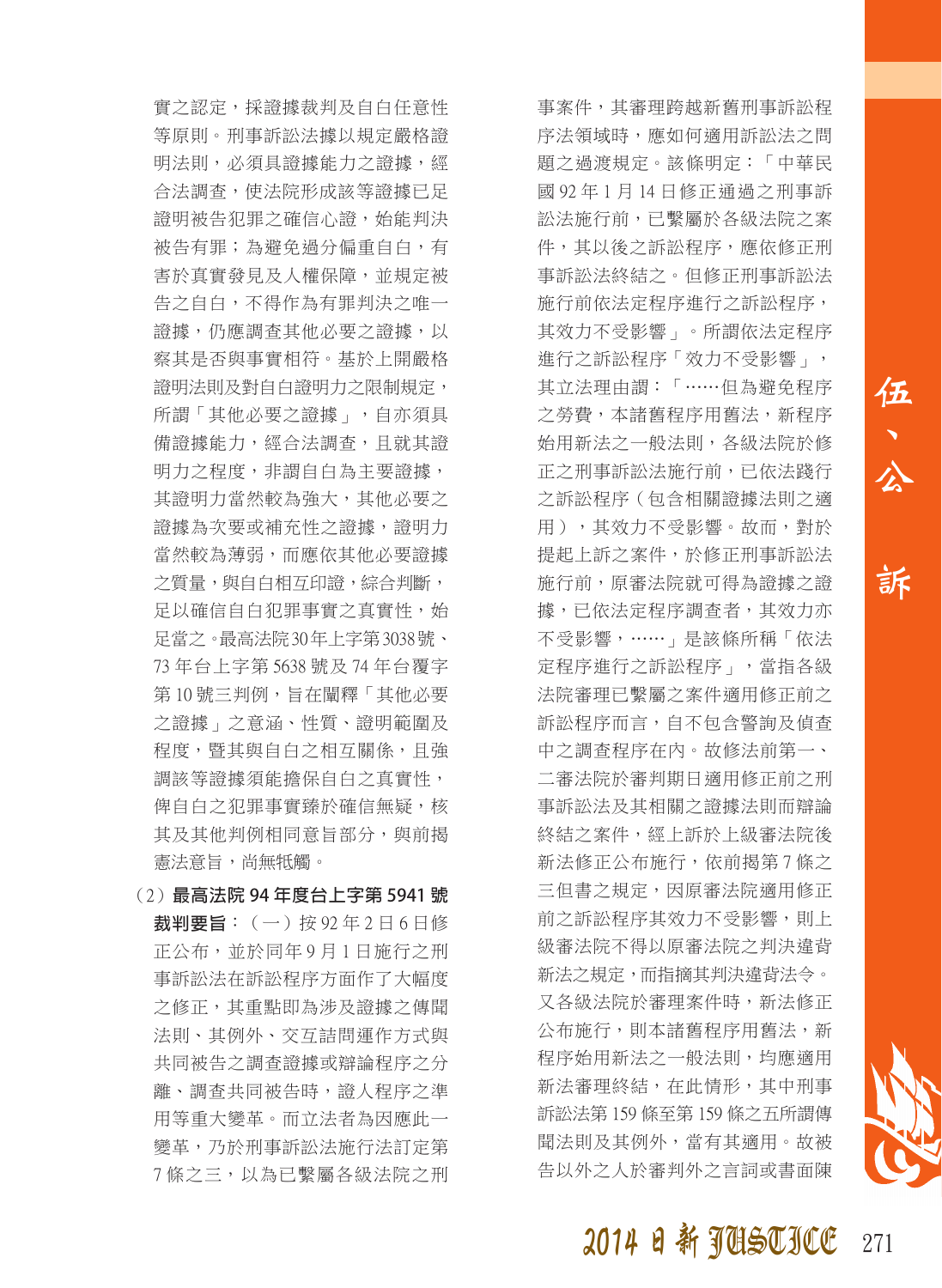述,除法律有規定者外,不得作為證 據,從而警詢或偵查中之筆錄雖作成 於修法前,仍屬傳聞證據,並非依刑 事訴訟法施行法第 7 條之三但書之規 定,當然取得證據能力,仍應依刑事 訴訟法第 159 條之一第二項、第 159 條 之二、第 159 條之三、第 159 條之五之 規定,以判斷其是否有證據能力。原 判決認本件被害人警詢筆錄部分,因 其製作時間均在 87年間,依據刑事訴 訟法施行法第7條之三之規定,具有 證據能力云云,揆諸首揭說明,自屬 違法。(二)按刑事審判上之共同被 告,係為訴訟經濟等原因,由檢察官 或自訴人合併或追加起訴,或由法院 合併審判所形成,其間各別被告及犯 罪事實仍獨立存在。故共同被告對於 其他共同被告之案件而言,為被告以 外之第三人,本質上屬於證人,為確 保被告對證人之詰問權,證人於審判 中,應依法定程序,到場具結陳述, 並接受被告之詰問,其陳述始得作為 認定被告犯罪事實之判斷依據。刑事 訴訟法於 92 年 2 月 6 日經總統公布增 訂第 287 條之二規定:「法院就被告 本人之案件調查共同被告時,該共同 被告準用有關人證之規定。」,並於 同年 9 月 1 日施行。本件原審於 94 年 5月18日審判時,對上訴人吳振鈴等 十人之案件調查其他共同被告即上訴 人等人時,未依前開規定適用人證之 調查程序,俾使共同被告即上訴人等 十人立於證人之地位而為陳述,致有 不當剝奪其等對於證人之正當詰問權, 其所踐行之訴訟程序難謂適法。

(3)**臺灣高等法院暨所屬法院 94 年法律 座談會刑事類提案第 29 號法律問題**: 修正刑事訴訟法第 287 條之 2「法院就 被告本人之案件調查共同被告時,該

共同被告準用有關人證之規定。」之 適用,是否以法院依第 287 條之 1 之 規定以裁定將共同被告之證據調查程 序分離為前提?

討論意見:**甲說:肯定說**。查刑事審判程 序之被告,乃當事人之一造,有本於訴訟 主體之地位而參與審判之權利,並有接受 辯護人協助及保持緘默之權,且無自證己 罪之義務。此項權利,屬憲法上所保障之 人民訴訟基本權,不因係合併或追加起訴 之共同被告,而加以剝奪。從而被告在同 一審判程序中,性質上不能同時兼具證人 之雙重身分;但合併審判之共同被告,其 陳述如不利於其他共同被告,且利害相反 時,倘以其未經彈劾之陳述,作為認定其 他共同被告犯罪事實之證據,自亦侵害該 其他共同被告之詰問權。故刑事訴訟法 第 287 條之 1 第 2 項規定「因共同被告之 利害相反,而有保護被告權利之必要者, 應分離調查證據或辯論」,使分離程序後 之共同被告立於證人之地位,準用有關人 證之規定,具結陳述,並接受其他共同被 告之詰問,以兼顧共同被告之上開訴訟基 本權及其他共同被告對證人之詰問權,期 無偏失。如合併審判中之共同被告,未經 分離調查證據或辯論,逕以證人之地位, 令其具結陳述,即顯然剝奪共同被告為訴 訟主體之地位,抑且不當侵害其辯護權及 **緘默權,於共同被告間之權利保護,亦嫌** 失衡不週。以實務上之運作言之,刑事訴 訟法第 288 條第1項、第3項規定,調査 證據應於審判長告知被告同法第 95 條規 定事項之程序完畢後行之;除簡式審判程 序案件外,審判長就被告被訴事實為訊問 者,應於調查證據程序之最後行之。在合 併審判程序之情形,審判長告知各共同被 告「得保持緘默,無須違背自己之意思而 為陳述」,接續於調查被告本人之犯罪證 據時,復令共同被告具結,於結文內記載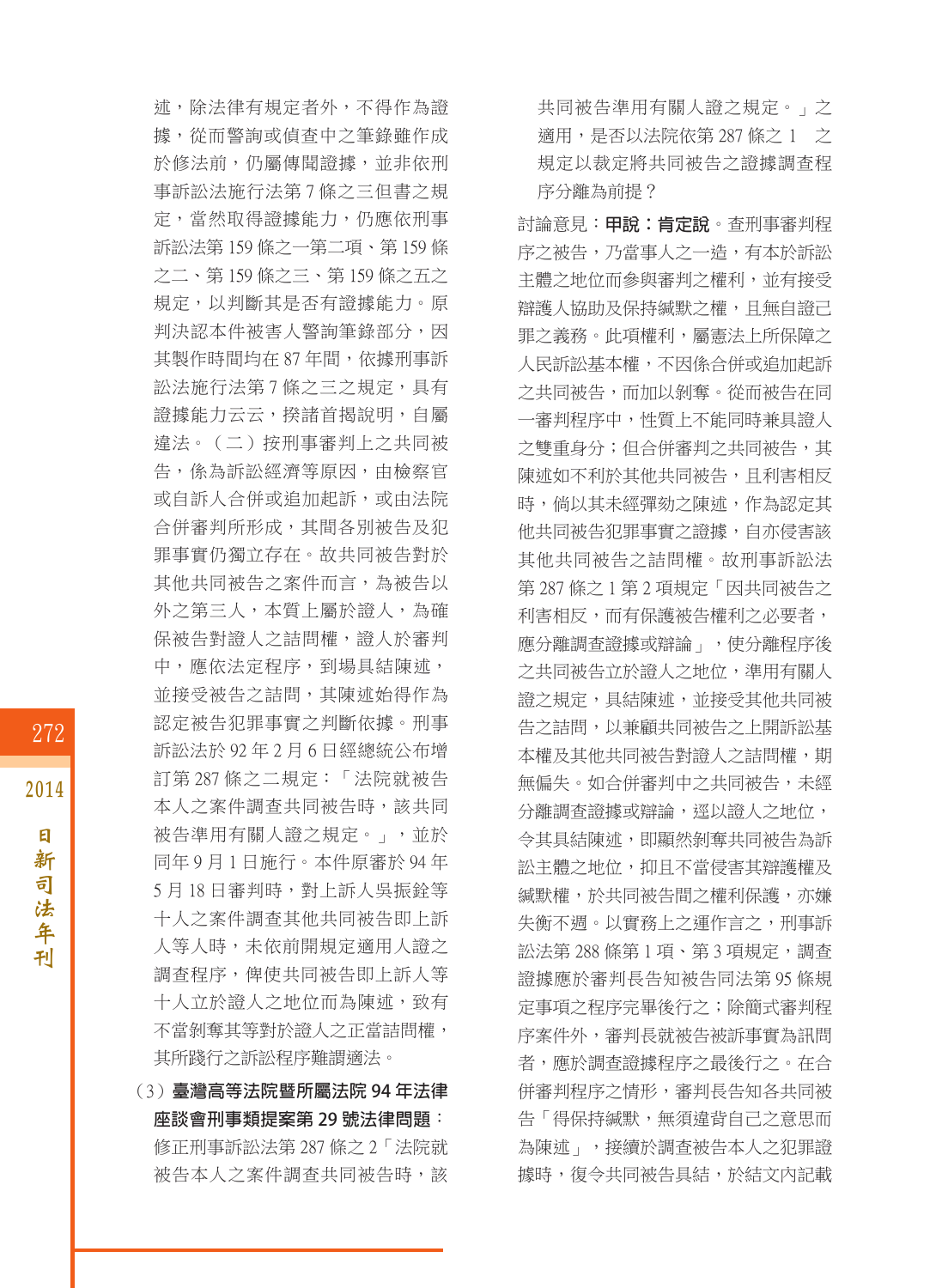「當據實陳述,決無匿、飾、增、減」等 語,對於不令具結者,亦「告以當據實陳 述,決無匿、飾、增、減」。迨調查證據 畢,審判長訊問其被訴事實時,該共同被 告又「得保持緘默,無須違背自己之意思 而為陳述」;於調查另一被告本人之犯罪 證據時,再反覆實施被告、證人之調查證 據程序及被訴事實之訊問,將導致各共同 被告時空錯亂,角色混淆,尤有違一般國 民對於程序正義之感情(最高法院 94 年 度台上字第 1059 號判決參照)。

**乙說:否定說**。按察新修正刑事訴訟法第 287 條之 1、第 287 條之 2 之立法沿革, 其原修正條文草案係規定「法院認為適當 時,得依職權或當事人或辯護人之聲請, 以裁定將調查證據或辯論程序分離或合 併。前項情形,因被告防禦之利害相反, 而有保護被告權利之必要者,應分離調查 證據或辯論。」(第 287 條之 1)「前條 情形,如法院以裁定將共同被告與被告本 人之調查證據程序分離,而就被告本人之 案件調查共同被告時,該共同被告具證人 適格。」( 第 287 條之 2)。惟上開修正 條文草案在立法院司法委員會審查時, 第 287 條之 2 修正為「法院就被告本人之 案件調查共同被告時,該共同被告準用有 關人證之規定。」此即立法通過之現行條 文,其立法理由略謂:「法院就被告本人 之案件調查共同被告時,該共同被告具證 人適格,故應準用有關人證之規定。」故 以立法本旨及文義解釋而言,只要法院就 被告本人之案件調查共同被告時,該共同 被告即具證人之適格,應準用人證之規 定,不須由法院依第 287 之 1 之規定,以 裁定將共同被告之證據調查程序分離。本 例應採否定說。

**初步研討結果:採甲說**(有臺灣高等法院、 桃園地院、臺中地院、雲林地院共 4 所法 院贊成)。

**審查意見:採乙說**(有臺南高分院、高雄 高分院、花蓮高分院、臺北地院、士林地 院、新竹地院、彰化地院、嘉義地院、臺 南地院、屏東地院、花蓮地院、基隆地院、 澎湖地院共13 所法院)贊成)。至於甲 說所引最高法院 94 年度台上字第 1059 號 判決,觀其論述,似指共同被告之利害相 反之情形。惟一般案件共同被告之利害相 反者有之,利害一致者有之,無利害關係 者有之。其中共同被告之利害相反,而有 保護被告權利之必要者,固應裁定分離調 查證據,但其餘情形,則未必有此必要, 故刑事訴訟法第 287 條之 2 之適用, 似不以法院依同法第 287 條之 1 以裁定將 共同被告之證據調查程序分離為前提。

**研討結果**:(一)審查意見首行第 2 句至 第3行首句,即「至於甲說所引最高法 院...利害相反之情形。」刪除。(二) **照修正後審查意見通過。**

### **4. 討論與小結**

我國刑事訴訟法與實務見解關於合併 與分離審判之制度設計,較著重於共同被 告互相指證之證述合法性與證據能力之問 題,但在美國聯邦刑事程序法的制度設 計,則不在共同被告取供的問題,而重點 在於合併或分離的程序對被告或檢察官有 無可能產生不公平的結果,注意在美國法 的規定裡,程序正義對檢察官也是重要 的,因為檢察官代表的國家也是訴訟程序 上當事人之一方,所謂程序的公正就必須 考量到所有的當事人之權益。

在我國法上,因為只著重在共同被告 取供的問題,所以取得合法供述是重點, 當事人(包括共同被告或檢察官)則成為 如何取得合法供述之客體。因此在程序 上,就設計出所謂分離審判,意思是共同 被告在單一審判程序中轉為證人恐有瑕 疵,故當分離審判後,理論上共同被告兩 人就分別立於不同審判程序,所以共同被



伍

訴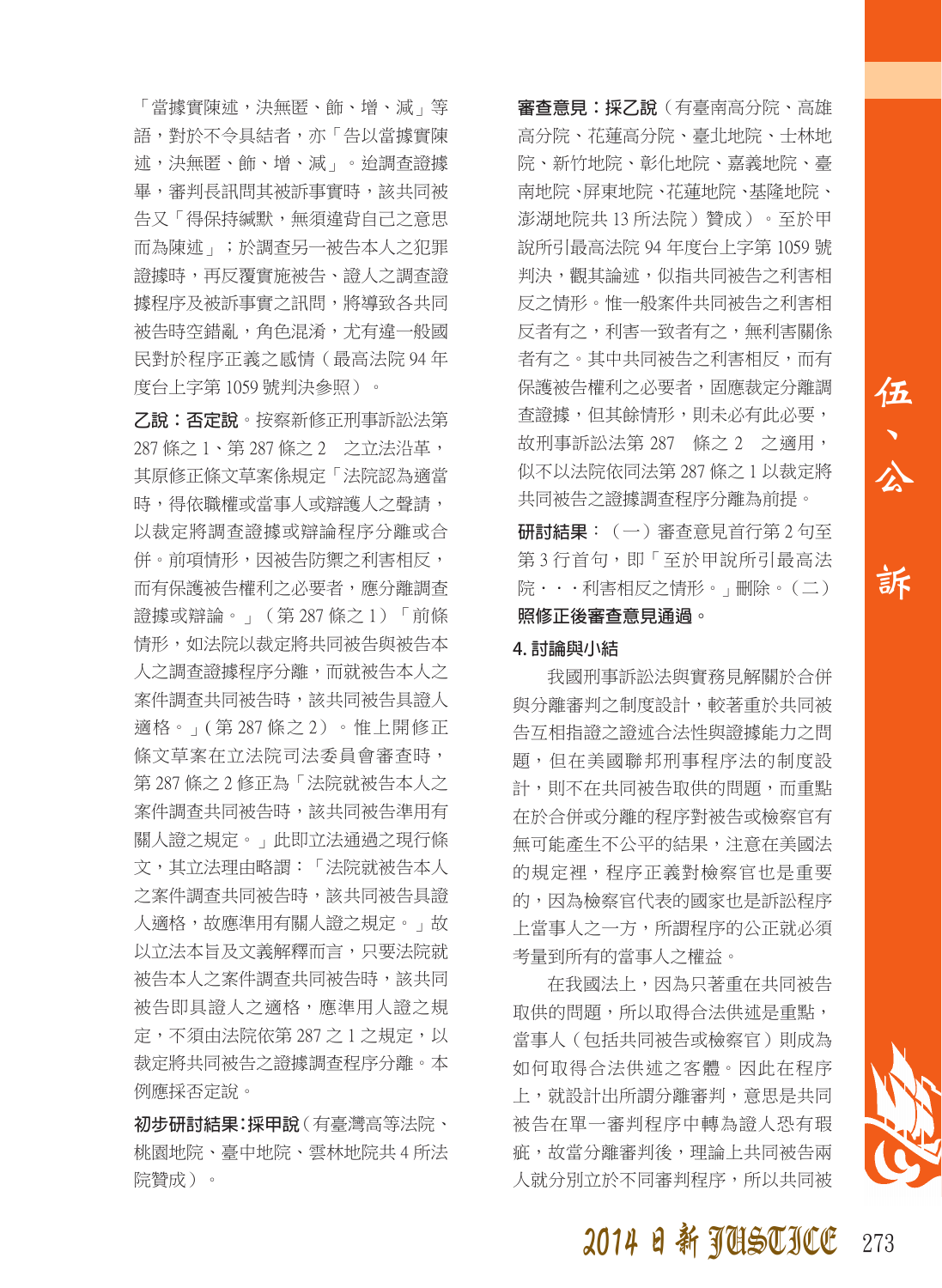告一人在其自己的審判程序中仍為被告, 受被告權利義務之保障,但在他人的審判 程序中則可以傳喚為證人,然後依證人之 權利義務具結證述。但我國此種分離制度 的設計僅有形式上的分離,或者說虛擬的 分離,因為實務操作上並沒有真的另立案 號,沒有另定審理期日重新諭知權利,沒 有讓分離審判的被告完全瞭解所謂分離審 判之意義,也沒有讓分離審判之被告重 新考慮是否分別選任辯護人,更甚者,常 常在同一審理期日庭期就諭知分離審判, 共同被告在虛擬程序中成為證人,然後等 共同被告結證完畢後,法院完成取供的目 的,又在同一審理期日宣布審判程序合 併,實際上共同被告兩人仍在同一實際的 審判程序,被訴犯罪事實沒變,審判者沒 變,所以可見審判者的心證也不會改變。 這樣的分離或合併對共同被告的權益到底 有無負面的影響?共同被告如果只是程序 設計的客體,那分離或合併的意義何在?

美國法上的分離審判制度,因為考量 重點在於繼續合併審理對被告或檢察官可 能產生的不公平,所以一旦由法官宣告分 離審判後,共同被告就完全分開在不同程 序,會另分案號,另行由其他審判者排定 審理庭期處理,可能尚須選任不同的陪審 團,所以是程序上徹底的分離。如果原來 的審理程序中需要已經被分離審判的被告 作證人來陳述,會另定期日傳喚已被分離 審判的被告以證人身分在原來審理的案件 中具結證述。在這種設計下,已被分離審 判的被告可以明確了解自己在審判程序中 之身分以及相應的權利義務,管見以為對 該被告而言,較能貫徹程序保障。

我國制度設計雖與美國不同,但在貫 徹保障共同被告的權益上應無二致,故建 議對共同被告之分離與合併審判程序,雖 不一定要考慮美國法上完全分開案號與程 序處理之方式,但至少應把分離審判與合 併審判的期日分開,譬如本次庭期係處理 共同被告分離審判後其中一人作證的程 序,下次庭期再諭知合併審判,至少讓成 為證人的共同被告有機會諮詢其辯護人, 且明確瞭解分離與合併審判對其權益可能 之影響,始可能兼顧保障共同被告權益, 防止審判不公,及合法取得共同被告證述 之多重目的。

### **(二)交互詰問程序中法官之詢問是否應 受詰問規則之約束?**

#### **【案例】**

證人甲為性侵害案件被害人,經檢察 官傳訊於審判期日到庭作證,被告辯護人 於反詰問時訊問證人甲過去之性經驗,經 檢察官提出異議,理由為違反性侵害防治 法之規定,為不得詰問性侵害被害人之問 題,且與本案無關,經審判長裁定異議成 立,並諭知證人甲毋庸回答此問題。未料, 交互詰問結束後,審判長詢問證人甲時, 卻提出與被告辯護人相同之問題,要求證 人甲回答過去之性經驗。

### **【問題之提出】**

審判長或組成合議庭的受命法官與陪 席法官,對於審理程序傳喚的證人進行詢 問時,是否應受或得受刑事訴訟法詰問規 則之規範,始符合整個詰問程序設計詰問 規則之目的?若審判長、受命法官或陪席 法官之詢問違反詰問規則時,檢察官、被 告或其辯護人可否提出異議?審判長對此 異議應如何處理?

### **【討論】**

### **1. 我國刑事訴訟法及相關法律規定**

**刑事訴訟法第 166 條第 1 項**規定:「當 事人、代理人、辯護人及輔佐人聲請傳喚 之證人、鑑定人,於審判長為人別訊問後, 由當事人、代理人或辯護人直接詰問之。 被告如無辯護人,而不欲行詰問時,審判 長仍應予詢問證人、鑑定人之適當機會。」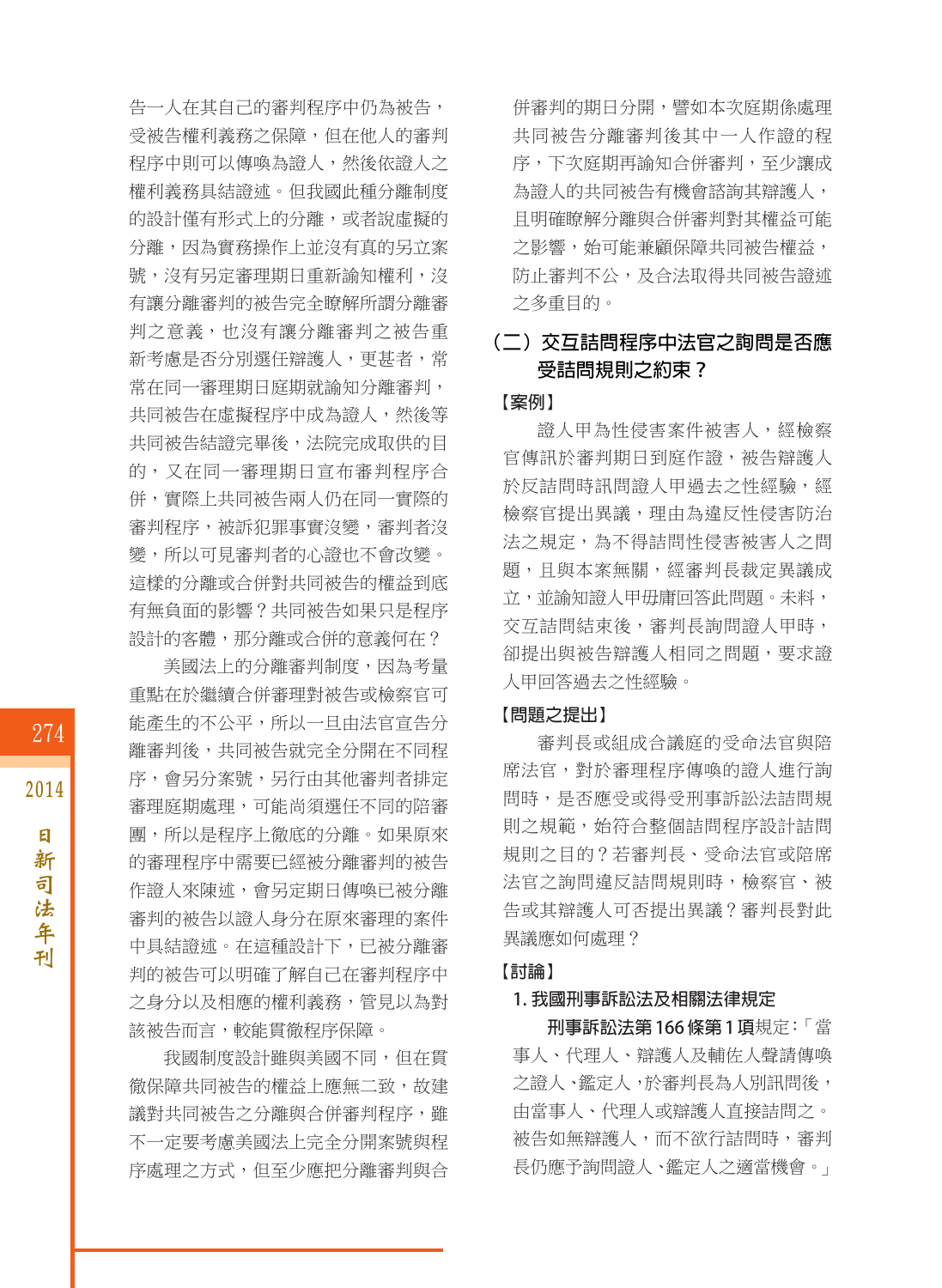**同條第 4 項**規定:「證人、鑑定人經當事 人、代理人或辯護人詰問完畢後,審判長 得為訊問。」**第 166 條之 6 第 1 項**規定: 「法院依職權傳喚之證人或鑑定人,經審 判長訊問後,當事人、代理人或辯護人得 詰問之,其詰問之次序由審判長定之。」 **同條第 2 項**規定:「證人、鑑定人經當事 人、代理人或辯護人詰問後,審判長得續 行訊問。」**第 167 條**規定:「當事人、 代理人或辯護人詰問證人、鑑定人時,審 判長除認其有不當者外,不得限制或禁止 之。」**第 167 條 之 1** 規 定:「 當 事 人、 代理人或辯護人就證人、鑑定人之詰問及 回答,得以違背法令或不當為由,聲明異 議。」**第 167 條之 2 第 1 項**規定:「前條 之異議,應就各個行為,立即以簡要理由 為之。」**同條第 2 項**規定:「審判長對於 前項異議,應立即處分。」**同條第 3 項**規 定:「他造當事人、代理人或辯護人,得 於審判長處分前,就該異議陳述意見。」 **第 167 條之 3** 規定:「審判長認異議有 遲誤時機、意圖延滯訴訟或其他不合法之 情形者,應以處分駁回之。但遲誤時機所 提出之異議事項與案情有重要關係者,不 在此限。」**第 167 條之 4** 規定:「審判長 認異議無理由者,應以處分駁回之。」**第 167 條之 5** 規定:「審判長認異議有理由 者,應視其情形,立即分別為中止、撤回、 撤銷、變更或其他必要之處分。」**第 170 條**規定:「參與合議審判之陪席法官,得 於告知審判長後,訊問被告或準用第 166 條第 4 項及第 166 條之 6 第 2 項之規定, 訊問證人、鑑定人。」**第 171 條**規定: 「法院或受命法官於審判期日前為第 273

條第1項<sup>14</sup>或第276條<sup>15</sup>之訊問者,準用 第 164 條至第 170 條之規定。」**第 288 之 3 條第 1 項**規定:「當事人、代理人、辯 護人或輔佐人對審判長或受命法官有關證 據調查或訴訟之處分不服者,除有特別規 定外,得向法院聲明異議。」同條第 2 項 規定:「法院應就前向異議裁定之。」

**法院辦理刑事訴訟案件應行注意事項 第 99 點**規定:「當事人、代理人(指被 告或自訴人之代理人,不包含告訴人之代 理人)、辯護人及輔佐人聲請傳喚之證人、 鑑定人,於審判長為人別訊問後,由當事 人、代理人或辯護人直接詰問之。但被告 如無辯護人,而不欲行詰問時,審判長則 應予詢問證人、鑑定人之適當機會,以保 障被告之發問權。至於兩造詰問證人或鑑 定人之次序係依刑訴法第一六六條第二項 定之,其輪序如下:(一)主詰問。(二) 反詰問。(三)覆主詰問。(四)覆反詰問。 審判長行使訴訟指揮權時應予注意。如同 一被告、自訴人有二以上代理人、辯護人 (含同一被告兼有代理人及辯護人之情 形)時,該被告、自訴人之代理人、辯護 人對同一證人、鑑定人之詰問,應推由其 中一人代表為之,非經審判長許可,不得 由數代理人或數辯護人為詰問。(刑訴法 第一六六條)證據,其有無證據能力之認 定,應審酌人權保障及公共利益之均衡維 護。而法院於個案權衡時,允宜斟酌(一) 違背法定程序之情節。(二)違背法定程 序時之主觀意圖。(三)侵害犯罪嫌疑人 或被告權益之種類及輕重。(四)犯罪所 生之危險或實害。(五)禁止使用證據對 於預防將來違法取得證據之效果。(六)

14. 第 273 條第 1 項規定:「法院得於第一次審判期日前,傳喚被告或其代理人,並通知檢察官、辯護人、 輔佐人到庭,行準備程序,為下列各款事項之處理:二、訊問被告、代理人及辯護人對檢察官起訴事實是 否為認罪之答辯,及決定可否適用簡式審判程序或簡易程序。」

15. 第 276 條規定:「法院預料證人不能於審判期日到場者,得於審判期日前訊問之。」



伍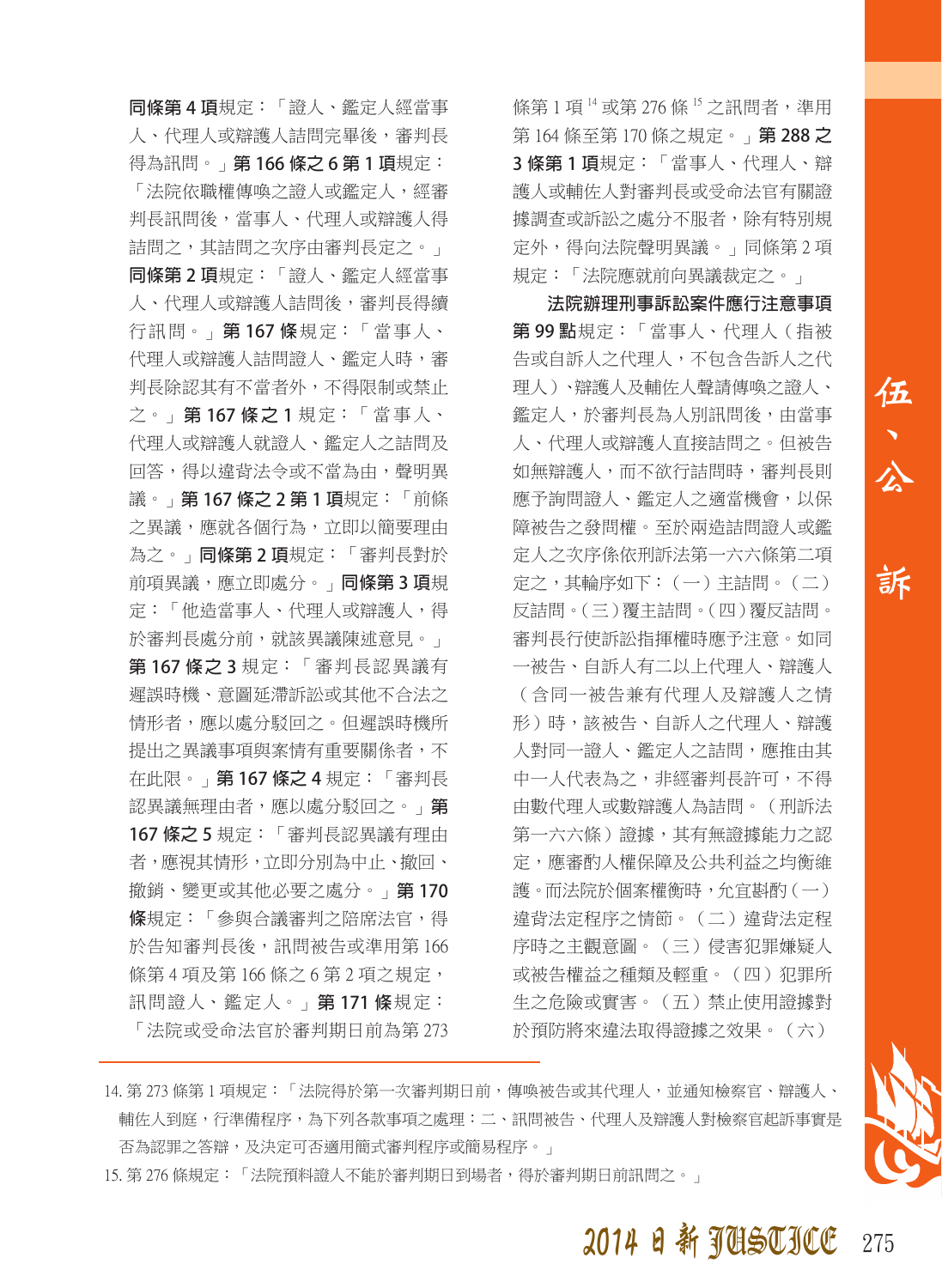偵審人員如依法定程序有無發現該證據之 必然性及(七)證據取得之違法對被告訴 訟上防禦不利益之程度等各種情形,以為 認定證據能力有無之標準。」**第 101 點規 定**:「反詰問應就主詰問所顯現之事項及 其相關事項或為辯明證人、鑑定人記憶及 陳述之正確性,或證人、鑑定人之憑信性 所必要之事項行之。行反詰問於必要時, 雖得為誘導詰問。但審判長認為有影響真 實發見之虞,或為避免證人、鑑定人遭致 羞辱或難堪,例如:證人、鑑定人於反詰 問之回答或陳述明顯與詰問者配合而有串 證之虞,抑證人為兒童或性侵害之被害人 者,恐兒童之理解問題能力不足或性侵害 被害人有遭受羞辱之情形時,仍得予以限 制或禁止。又行反詰問時,如審判長認為 適當者,可准許當事人、代理人或辯護人 就支持其主張之新事項進行詰問,該新事 項視為主詰問。」**第 104 點**規定:「法 院依職權傳喚證人、鑑定人時,該證人、 鑑定人具有何種經驗、知識,所欲證明者 為何項待證事實,因以審判長最為明瞭, 故應由審判長先為訊問,此時之訊問相當 於主詰問之性質,而當事人、代理人及辯 護人於審判長訊問後,接續詰問之,其性 質則相當於反詰問。至於當事人、代理人 及辯護人間之詰問次序,則由審判長本其 訴訟指揮,依職權定之。而為發見真實, 證人、鑑定人經當事人、代理人或辯護人 詰問後,審判長仍得續行訊問。」**第 105 點**規定:「詰問證人、鑑定人及證人、鑑 定人之回答,均應就個別問題具體為之。 審判長於詰問程序進行時,尤須妥適行使 訴訟指揮權及法庭秩序維持權,以限制或 禁止不當之詰問。下列之詰問,即屬不當 之詰問。但第五款至第八款之情形,於有 正當理由時,例如為發見真實所必要,則 不在此限:(一)與本案及因詰問所顯現 之事項無關者。(二)以恫嚇、侮辱、利

誘、詐欺或其他不正之方法者。(三)抽 象不明確之詰問。(四)為不合法之誘導 者。(五)對假設性事項或無證據支持之 事實為之者。(六)同一造對同一證人、 鑑定人為重覆之詰問。(七)要求證人陳 述非基於實際經驗之個人意見或推測、評 論者。(八)恐證言於證人或與其有第 一百八十條第一項關係之人之名譽、信用 或財產有重大損害者。(九)對證人未親 身經歷事項或鑑定人未行鑑定事項為之 者。(十)其他法令禁止者(例如:性侵 害犯罪防治法第十四條規定:性侵害犯罪 中之被告或其辯護人不得詰問或提出有關 被害人與被告以外之人之性經驗證據。但 法官或檢察官如認有必要,例如為探究被 害人身上精液、血液之來源時,即不在此。 限。又為保障證人之生命、身體、自由、 財產之安全,證人保護法及組織犯罪防制 條例就特定案件之證人身分、住居所資料 有應予以保密之特別規定,依法亦不能以 此作為詰問之事項。另法官就涉及國家機 密之案件,依國家機密保護法〈九十二年 二月六日公布,施行日期由行政院定之〉 第二十五條規定,對有洩漏國家機密之虞 者,亦得限制或拒絕對質或詰問。」**第 106 點**規定:「詰問為當事人、代理人及 辯護人之權利,原則上不得予以限制或禁 止。但為避免不必要及不當之詰問,致使 訴訟程序遲滯、浪費法庭時間,甚而侵擾 證人、鑑定人,審判長仍得依職權適當限 制或禁止詰問之方式及時間。」**第 107 點** 規定:「當事人、代理人或辯護人就證 人、鑑定人之詰問及回答,得以違背法令 或不當為由,依刑訴法第一六七之一之規 定聲明異議。惟其應即就各個行為,以簡 要理由為之,例如:「審判長,對造之誘 導詰問不合法,請制止。」審判長對於聲 明異議,應立即處分,不得無故遲延,並 應於處分前,先命行詰問之人或受詰問之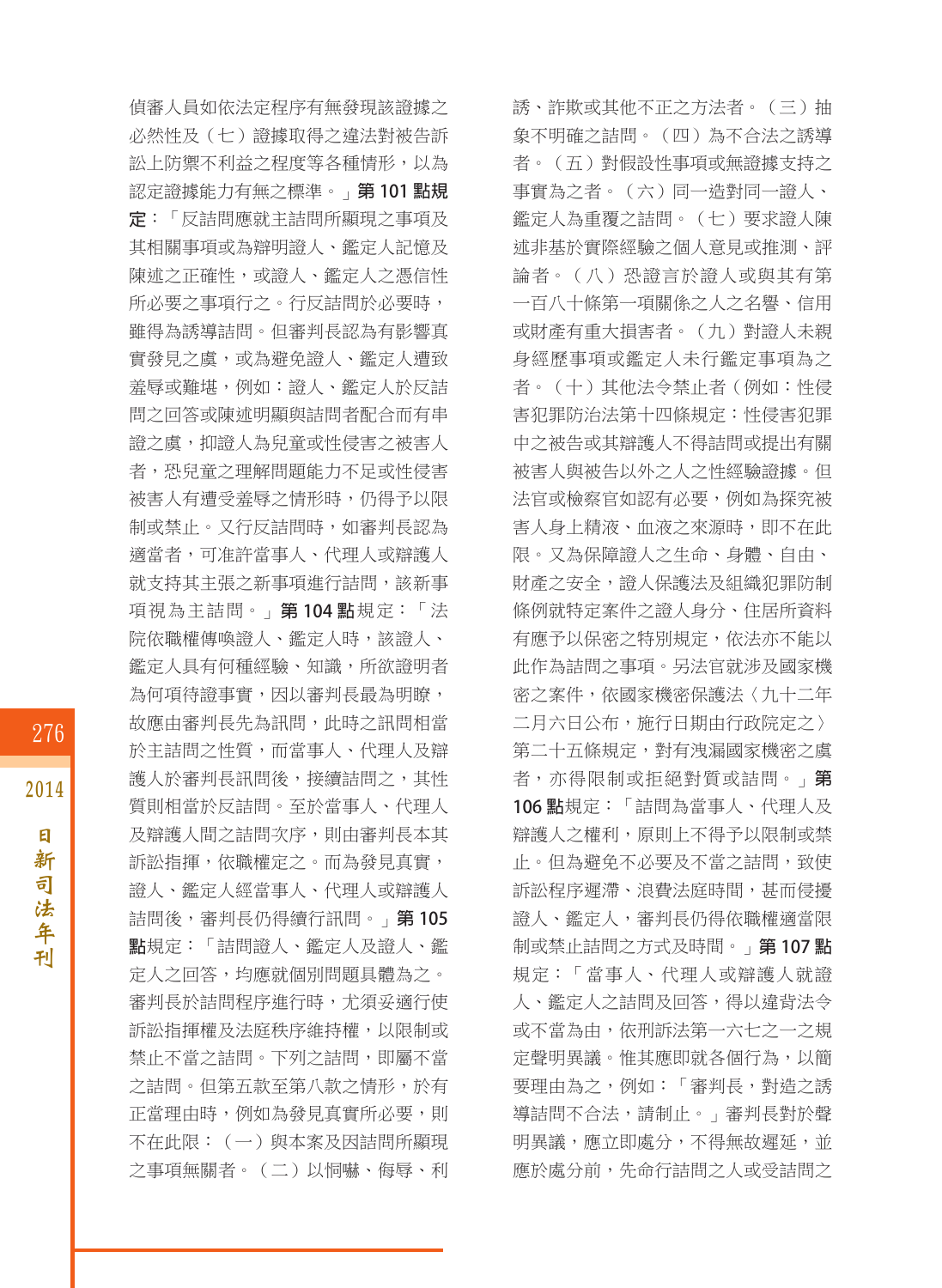證人、鑑定人停止詰問或陳述,再命被異 議一方之當事人、代理人或辯護人就該異 議陳述意見,以維法庭秩序。」**第 108 點** 規定:「審判長認聲明異議有遲誤時機、 意圖延滯訴訟或其他不合法之情形,例 如:未附理由之聲明異議,應以處分駁回 之。但遲誤時機所提出之聲請事項若與案 情有重要關係,為認定事實或適用法律之 重要基礎者,則不在此限。」**第 109 點**規 定:「審判長認聲明異議無理由者,應即 處分駁回之。」**第 110 點**規定:「審判長 認為聲明異議有理由者,應視其情形,立 即為中止、撤回、撤銷、變更或其他必要 之處分,例如:(一)禁止詰問人對同一 事項繼續詰問。(二)命詰問人修正詰問 之方式。(三)請證人、鑑定人停止陳述 或修正回答之方式。(四)勸諭證人、鑑 定人回答問題,必要時得重述詰問者所提 問題,直接詰問證人或鑑定人。(五)依 職權或聲請命書記官將不當詰問之情形及 處理方式記載於筆錄。(六)其他為維持 公平審判或法庭秩序所得為之處理。」**第 111 點**規定:「當事人、代理人及辯護人 對於審判長有關詰問聲明異議之處分,不 得聲明不服,法院應即以 裁定駁回之。」**第 112 點**規定:「當事人、 辯護人、代理人或輔佐人得於調查證據 時,詢問證人、鑑定人及被告。前述詢答 如有不當之情形,審判長應依職權或依他 造當事人、代理人或辯護人之聲明異議予 以限制、禁止,或為其他必要之處分,其 處理方式準用刑訴法第一六六條之七第二 項、第一六七至第一六七條之六之規定。」 **第 142 點**規定:「刑訴法第二八八之三所 定當事人、代理人、辯護人或輔佐人之聲 明異議,其對象包括審判長或受命法官有 關「證據調查」及「訴訟指揮」之處分, 且此之「處分」,包含積極之行為及消極 之不作為在內,但僅以該處分「不法」為 限,不包括「不當」之處分。如審判長或 受命法官怠於調查證據或維持訴訟秩序, 而有違法情事時,當事人、代理人、辯護 人或輔佐人即得向法院聲明異議。」

### **2. 美國刑事訴訟法與相關法律規定**

**美國聯邦證據法第 611 條(詰問證人的 方式及法院命令與證據出示)第 1 項 16( 由 法院控制的目的 ) 規定**:「法院應對詰問 證人的方式與出示證據的方法有合理的控 制,以致能(1)使訴訟程序有效進行並 發現真實,(2)避免浪費時間,(3)保 護證人免於騷擾或不必要的困窘。」

### **3. 我國司法實務見解**

**「 92 年公訴檢察官實務研討會」法律問 題提案 第 34 號:**

法律問題:證人、被告閃躲檢察官追問, 法官竟代證人、被告回答,應如何處 理?

應論意見:一、詰(詢)問過程中,公 訴檢察官追問敵性證人或被告時,證 人、被告或因心虛或有所顧忌,遲未回 答或未針對問題回答,偶遇少部分法官 竟代證人或被告回答,或以不當誘導方 式誘導證人、被告回答,致公訴檢察官 難以拆穿證人或被告說謊,嚴重影響公 訴檢察官藉詰 (詢) 問彈劾證人、被告, 檢視證人證詞或被告供述可信度之功 能。二、目前刑事訴訟法及司法院頒刑

16. Federal Rules of Evidence§611(Mode and Order of Examining Witness and Presenting Evidence )(a)(Control by the Court; Purposes) The court should exercise reasonable control over the mode and order of examining witnesses and presenting evidence so as to (1)make those procedures effective for determining the truth; (2)avoid wasting time; and (3) protect witness from harassment of undue embarrassment.



伍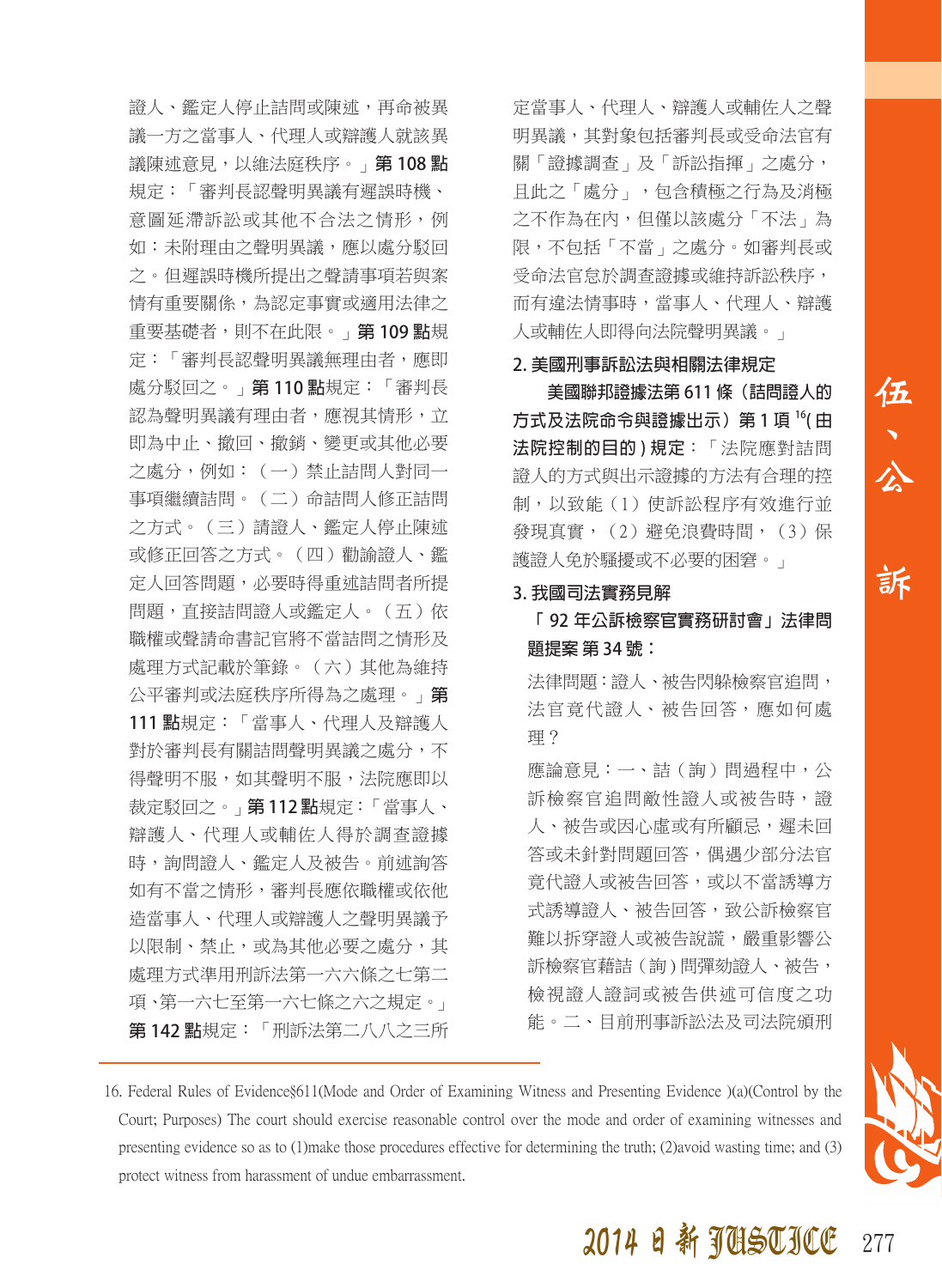事審判實施詢問及詰問參考要點,僅規 定審判長就當事人,辯護人不當詰問之 處理方式,並未就法官不當誘導之情形 規定其處理方法。惟此即屬證據調查及 訴訟指揮之一部分新修正之刑事訴訟法 第 288 之三已規定對法官有關證據調查 或訴訟指揮之處分不服者,得向法院聲 明異議,新法施行後,可依法聲明異議, 新法實施前,應仍可向法官異議其行為 之不當,促其改善並請求記明於筆錄, 做為上訴之依據。

### **4. 討論與小結**

從我國刑事訴訟法及相關法律之規定 可知,詰問規則是約束檢辯當事人雙方對 人的證據方法的檢視,而裁決檢視方法合 法或適當與否之人就是審判長。換言之, 檢辯雙方在詰問的場域中是扮演球員的角 色,而審判長是裁判,審判長來判斷球員 打球的動作有沒有違背規則,球的打法有 沒有得分或扣分。這個意旨與美國聯邦證 據法規定之意旨相同,上開美國聯邦證據 法之規定也是由審判長來控制整個證人詰 問的流程。如果審判長定義為程序主導 者,有訴訟指揮權,是相當於裁判的角色, 可以決定球員行為的對錯,那麼審判長是 否就該堅守裁判的角色而不應該自己下場 打球?

在美國的刑事審判程序中,法官自己 身為程序指揮者,是鮮少自己發問的,除 非是針對檢辯雙方的詰問問題不清楚予以 釐清,或者制止檢辯雙方、證人或他相關 人士在法庭上不當之行為,始有法官發言 的機會,所以在美國審判實務上較不容易 有法官自己詰問證人應適用何規則之困 境。

但在我國過去長年之刑事審判實務, 在未引進改良式當事人進行主義之前,法 官(審判長)就是程序的主導者,也是程 序的進行者,審判程序如何進行全賴法官

如何設計規劃,也因沒有詰問規則制度之 適用,法官(審判長)對證人之訊問也全 無限制,常常都是等法官(審判長)自己 問完證人後,才由檢察官或辯護人補充訊 問證人,所以整個審判程序充滿職權色 彩。也可能因此習慣,在我國引進改良式 當事人進行主義後,法官(審判長)還無 法完全接受自己僅能居於裁判者之角色, 而常常自己以職權之心態對漲人進行詢 問。且因詰問規則之設計本來就再約束檢 辯雙方當事人,而不在約束應為程序裁判 者之法官(審判長),因之當法官(審判 長)之詢問違反詰問規則時,反使檢辯雙 方當事人陷於無法異議之困境。

遍查我國實務見解尚未就此問題做出 討論,唯一較相關者為上開公訴檢察官實 務研討會之法律問題,但此法律問題也並 非針對法官(審判長)違反詰問規則而討 論,但討論的行為態樣相似,也是法官忘 記自己身為程序裁判者之角色,而跳入詰 問程序中代替證人回答,法官(審判長) 此舉無違反問規則,因此不能用詰問規則 之異議來處理。故公訴檢察官會議討論結 果,想以刑事訴訟法第 288 條之三之聲明 異議來解套。但 288 條之三異議的對象是 法官(審判長)對證據調查或訴訟指揮之 「處分」,並不是法官(審判長)對證據 調查之「方法」,而且法官(審判長)對 288 條之三的異議還有做出裁定的義務, 所以是否可以適用或準用該條對法官(審 判長)違反詰問規則之詢問(即證據調查 方法)提出異議,管見認為尚有疑問。

管見以為較好之作法,是必須提升法 官(審判長)對自己身為審判程序之指揮 者與裁判者之地位有所警覺,雖我國兼顧 法官(審判長)在舊有刑事訴訟程序中職 權進行之功能,以達到發現真實之目的, 但法官(審判長)在改良式當事人進行主 義系統下之詰問制度中,應尊重詰問制度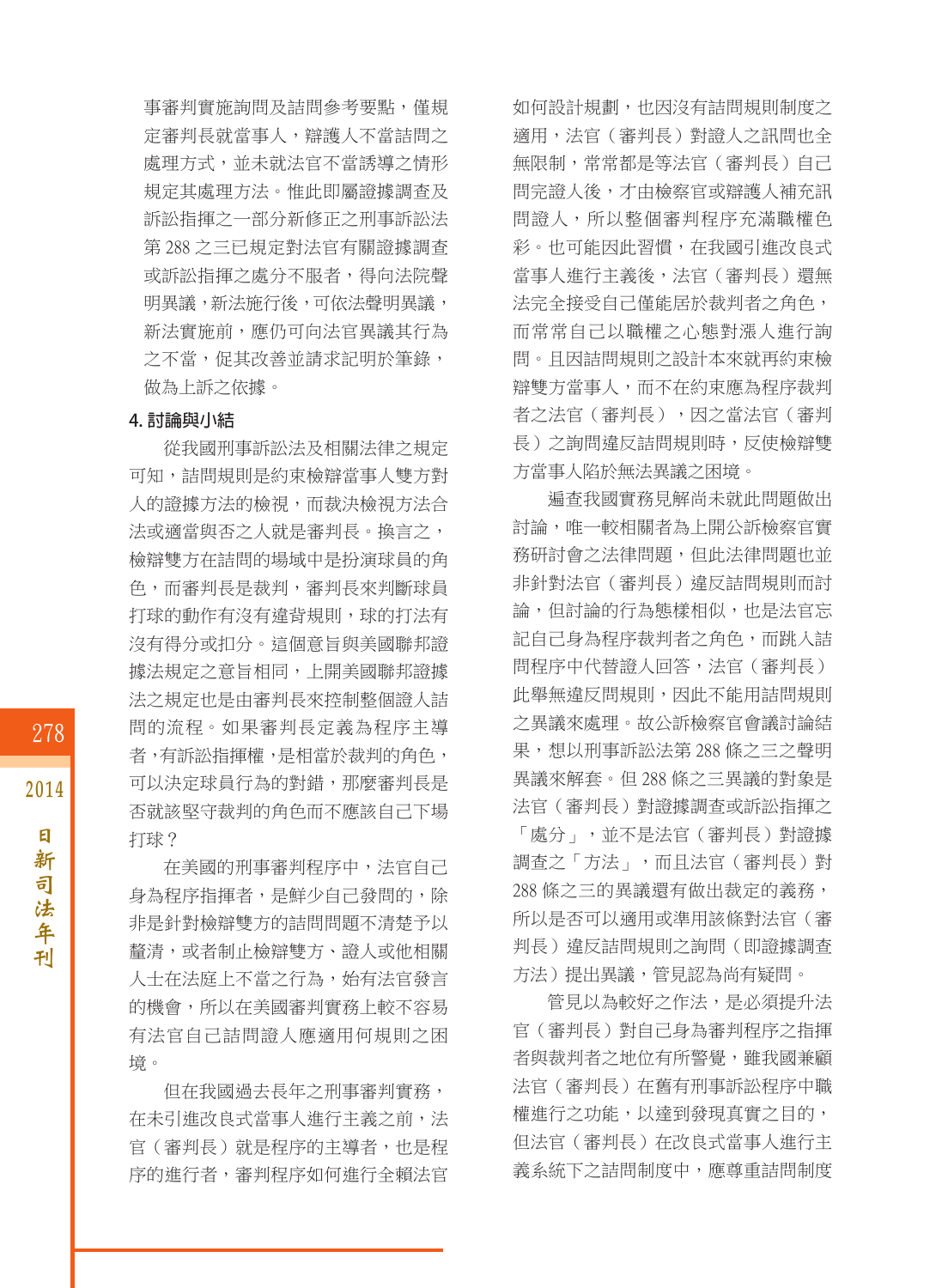設計之用意,而不應成為制度的破壞者, 故如本案例所示,性侵害案件被害人之性 經驗既然是法律規定不能在交互詰問中提 出之問題,法官(審判長)也應遵守同樣 的法律,不能拿職權進行的大纛輕率行破 壞法律規定的行為。故管見以為法官(審 判長)亦應遵守交互詰問規則及與詰問規 則關法律(如性侵害防治法)之規定,始 能貫徹交互詰問之精神。至於若真有法官 (審判長)違反詰問規則之處理,管見以 為無法適用詰問規則與刑事訴訟法其他的 異議規定,僅能記明筆錄做為上訴之理 由,始為適法。

## **參、公訴檢察官的代理蒞庭制度**

### **【案例】**

甲檢察官因參加職務上訓練請公假三 日,主任檢察官即於甲檢察官受訓當调前一 週指派乙檢察官為甲檢察官之代理人,並由 乙檢察官為甲檢察官承擔公訴蒞庭工作。

### **【問題之提出】**

公訴檢察官之蒞庭,既因刑事訴訟法之 修正改為實質蒞庭,公訴檢察官需實際閱 卷,研究案件,並擬定公訴訴訟策略,並進 行審判中之詰問程序之,勢必必須對卷證資 料有一定之熟悉度,且需掌握公訴案件在審 理中之進度與變化,始能勝任公訴檢察官實 質蒞庭之角色。今公訴檢察官若因請假未能 在法院排定之期日到庭,依現行代理制度, 勢必將指派另一位公訴檢察官蒞庭,但此指 派往往過於臨時,代理的公訴檢察官是否有 充分時間閱卷以掌握案件進度,做出對案件 最有利之判斷與貢獻,實屬可疑。公訴檢察 官身為案件當事人之一方,代表國家出現在 訴訟程序中,當事人一方缺席時,可否任由 代理人出席進行實質之審判程序?在此公訴 檢察官對特定案件是否具有專屬性?若程序 上之當事人解釋為國家而非特定之公訴檢察 官,則要求公訴檢察官實質蒞庭是否可真正 執行?

### **【討論】**

### **1. 我國刑事訴訟法及相關法律規定**

我國刑事訴訟法關於檢察官實行公訴 蒞庭之義務僅有在**刑事訴訟法第 3 條**規 定:「本法稱當事人者,謂檢察官、自訴 人及被告。」,即定調刑事訴訟程序中對 立的兩造不是檢察官與被告就是自訴人與 被告。另**同法第 163 條第 1 項**規定:「當 事人、辯護人、代理人或輔佐人得聲請調 查證據。」,**同法第 273 條第 1 項**規定:「法 院得於第一次審判期日前,傳喚被告或其 代理人。並通知檢察官、辯護人、輔佐人 到庭,行準備程序,為下列各款事項之處 理:(各款事項略,但包括案件及證據之 爭點整理、證據能力之意見、調查證據之 範圍、次序、方法等)。」**同法第 271 條** 規定:「審判期日,應傳喚被告或其代理 人,並通知檢察官、辯護人、輔佐人。」 **同法第 288 條之一**規定:「審判長每調查 一證據畢,應詢問當事人有無意見。」**同 法第 288 條之二**規定:「法院應予當事人、 代理人、辯護人或輔佐人,以辯論證據證 明力之適當機會。」**同法第 288 條之三**規 定:「當事人、代理人、辯護人或輔佐人 對於審判長或受命法官有關證據調查或訴 訟指揮之處分不服者,除有特別規定外, 得向法院聲明異議。」**同法第 289** 條規定: 「證據調查完畢後,應命依下列次序就事 實及法律分別辯論之:一檢察官。二被告。 三辯護人。」**同法第 455 條之二第 1 項**規 定:「除所犯為死刑、無期徒刑、最輕本 刑三年以上有期徒刑之罪或高等法院管轄 第一審案件者外,案件經檢察官提起公訴 或聲請簡易判決處刑,於第一審言詞辯論 終結前或簡易判決處刑前,檢察官得於徵 詢被害人之意見後,逕行或依被告或其代 理人、辯護人之請求,經法院同意,就下 列事項於審判外進行協商,經當事人雙方



伍

訴

2014 日新 JUSTJUE 279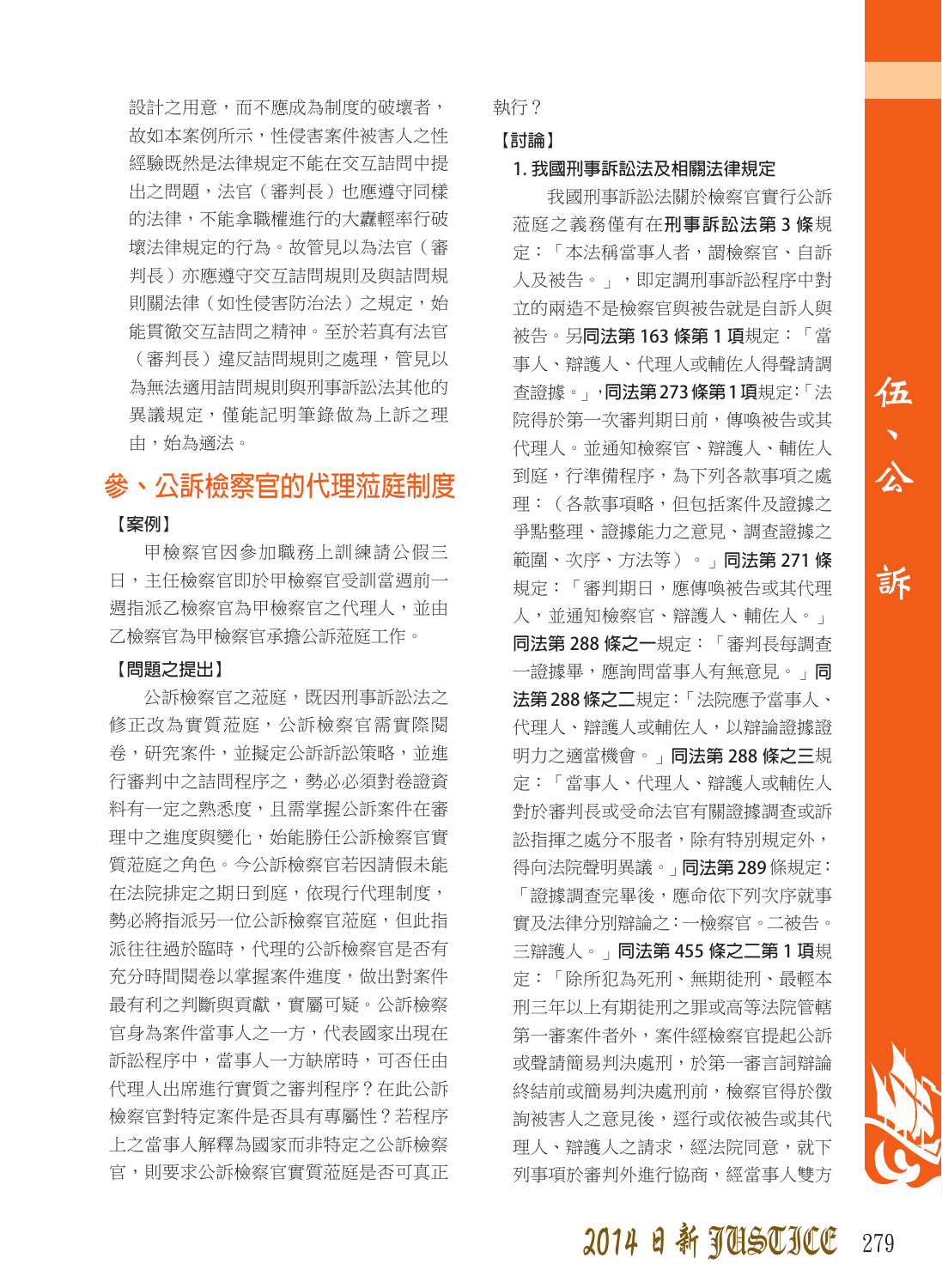合意且被告認罪者,由檢察官聲請法院改 依協商程序而為判決:一、被告願受科刑 之範圍或願意接受緩刑之宣告。 二、被告 向被害人道歉。 三、被告支付相當數額之 賠償金。四、被告向公庫或指定之公益團 體、地方自治團體支付一定之金額。」**同 條第 2 項**規定:「檢察官就前項第二款、 第三款事項與被告協商,應得被害人之同 意。」

- **2. 我國司法實務見解**
- (1)**最 高 法 院 100 年 度 台 上 字 第 3693 號裁判要旨**: 除有刑事妥速審判法第 八條之情形外,檢察官或自訴人對於 第二審法院維持第一審所為無罪判決 提起上訴之理由,必須以:一、判決 所適用之法令牴觸憲法。二、判決違 背司法院解釋。三、判決違背判例等 事項為限,此觀民國 99 年 5 月 19 日公 布、100 年 5 月 19 日施行之刑事妥速 審判法第 9 條第一項之規定即明。稽 之該規定之立法理由,無非以刑事訴 訟法已改採改良式當事人進行主義, 檢察官或自訴人對於起訴或自訴之案 件,均應負實質之舉證責任。案件於 第一審判決無罪,第二審法院仍維持 第一審所為無罪判決,若仍允許檢察 官或自訴人就無罪判決一再上訴,被 告因此必須承受更多之焦慮及不安, 有礙被告接受公正、合法、迅速審判 之權,因此合理限制檢察官、自訴人 之上訴權,使其等於上開情形下,提 起上訴之理由必須以落實嚴格法律審 之理由為限,可使檢察官、自訴人更 積極落實實質舉證責任等旨;而所謂 檢察官、自訴人之「舉證責任」,必 須檢察官或自訴(代理)人親自出庭, 以言詞說明有何等之證據足以證明被 告有充足之犯罪嫌疑,並指出證明之 方法,參與證據之調查及辯論,始得

謂已盡實質舉證責任;受理訴訟之法 院則須依法定程序,就兩造當事人之 攻防進行調查、辯論,方足以確定國 家具體刑罰權之有無及其範圍。從而 檢察官或自訴人有無就被告之犯罪事 實盡實質之舉證責任,及第一審之無 罪判決有無認事、用法之違誤,均須 經法院實體審理,始足明瞭;倘第二 審法院僅為形式審查,即認為上訴不 合法,以判決駁回之,並未踐行傳喚、 調查、辯論等實體審理之程序,自無 從判斷第一審之無罪判決有無違誤, 應否維持。是此所謂之「維持第一審 所為無罪判決」,顯係指經第二審實 體審理結果,認為第一審判決被告無 罪,在認事用法上,並無不當,而駁 回檢察官或自訴人在第二審之上訴者 而言,不包括未經實體審理,逕以上 訴程序不合法,而判決駁回上訴之情 形。查本件檢察官係於刑事妥速審判 法第 9 條施行後之 100 年 6 月 1 日對於 第二審法院維持第一審所為無罪判決 提起上訴,固有該規定之適用;但原 審係以檢察官之上訴未敘述具體理由 而自程序上駁回檢察官之第二審上訴, 並非經由實體審理結果,認為第一審 判決被告無罪,在認事用法上,尚無 不當,而應予維持,按之上揭說明, 本件自不符刑事妥速審判法第九條之 規定。

(2)**最高法院 98 年度台上字第 5662 號 裁判要旨**:依刑事訴訟法第 163 條第 一項之規定,法律僅賦予「當事人、 辯護人、代理人或輔佐人」等有調查 證據之聲請權。此之當事人,乃檢察 官、自訴人及被告之謂;代理人則係 指被告代理人或自訴代理人而言,此 觀同法第 3 條、第 36 條、第 37 條等規 定甚明。告訴人在刑事訴訟程序中,

2014日新司法年刊

280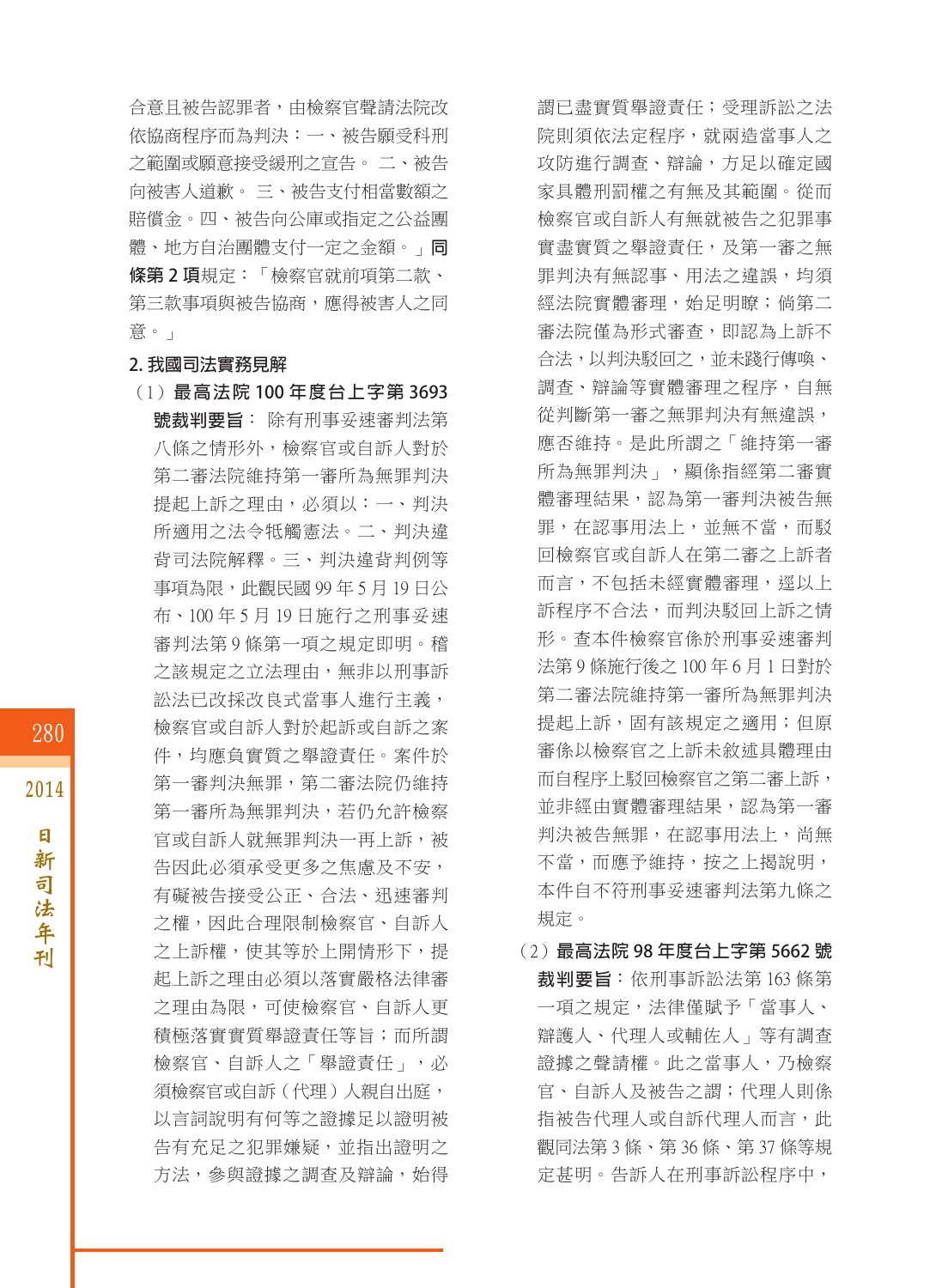並非當事人;92 年 2 月 6 日公布修正 刑事訴訟法,為配合第 236 條之一增 訂「告訴,得委任代理人行之」規定, 固增列第 271 條之一第一項「告訴人 得於審判中委任代理人到場陳述意見。 但法院認為必要時,得命本人到場」 之規定。惟審判期日係以檢察官代表 國家為控方當事人,有到庭實行公訴、 聲請並參與調查證據之權責;告訴人 委任代理人或其本人親自到場陳述意 見(包括應為如何調查證據之意見), 究止於公訴之輔助,僅為引發法院為 其有利注意之參考資料。告訴人或其 代理人於陳述意見時,如認有為如何 調查證據之必要者,自應經由檢察官 依刑事訴訟法第 163 條之一之規定, 以書狀提出於法院,方符法制。告訴 人或其代理人並無聲請調查證據之權, 如其陳述之意見,僅屬個人之揣測或 空泛之詞,在訴訟上已失卻參考價值, 或於判決亦不足生影響者,縱未於判 決內說明其不予採納之理由,究仍與 判決理由不備之違法有別。又所陳調 查證據之意見,倘依卷內資料判斷, 尚無足以啟動法院應依職權調查證據 之情事,即使法院未為調查,當亦無 應於審判期日調查之證據而未予調查 之違背法令可言。

(3)**最高法院 89 年度台上字第 6736 號 裁判要旨**:上訴期間為十日,自送達 判決後起算;對於檢察官之送達,應 向承辦檢察官為之;承辦檢察官不在 辦公處所時,向首席檢察官(現為檢 察長)為之,刑事訴訟法第 349 條前 段、第 58 條分別定有明文。又承辦檢 察官依規定請假而由其他檢察官代理 職務者,代理之檢察官於代理權限內, 本有處理原承辦檢察官職掌事務之權 責,將應受送達之判決書依法送達由 代理之檢察官收受,自與向承辦檢察 官為送達無異,檢察官之上訴期間, 應從代理之檢察官收受判決之翌日起 算。

### **4、討論與小結**

由上述法條相關規定可知,公訴檢察 官實為審判程序中重要之當事人,其於我 國實行改良式當事人進行主義之後,在法 庭上扮演之角色加重,必須實質對案件之 準備與審理負責,以求得有利之判決。且 公訴檢察官非旦有出庭之義務與權利,在 準備程序中即必須對證據之證據能力、調 查證據之範圍、次序、方法、是否與被告 進行認罪協商等事項,均依案件發展之不 同,為訴訟上策略之佈局與決策;在審判 期日,公訴檢察官則需負責詰問證人與詢 問被告,以求進一步發覺事實真相,而盡 力完成檢察官之舉證責任。要妥善完成上 述公訴檢察官之職責內容,不論案件難 易、繁簡,均需詳細閱卷之後,始能大致 對案件內容有所瞭解,許多犯罪事實繁複 或被告人數眾多的案件,更需要花時間對 案件進行整理與卷證分析,才能對舉證是 否充分有所掌握。而隨著案件進行之變化 程度,公訴檢察官隨時尚須注意被告及其 辯護人所提出之答辯,並做適當之攻防, 或需另行傳訊證人,或需進行任意偵查以 取得其他證據來反正被告之答辯為虛偽, 或需聲請法院調查其他有利之證據以補足 檢方之舉證責任。凡此種種,均可想像並 非一日暫時代理之公訴檢察官可以完全勝 任。

由上開我國實務見解可知,目前實務 見解中認可可請代理人出席審判程序之人 為被告或自訴人,並非包括檢察官與被告 辯護人。且審判實務操作上,若被告辯護 人於某日庭期有事請假或不及閱卷準備, 審判長(或受命法官)均會再次遷延期日 來進行該次期日應進行之事項。在實務上



伍

訴

2014 日新 JUSTICE <sup>281</sup>